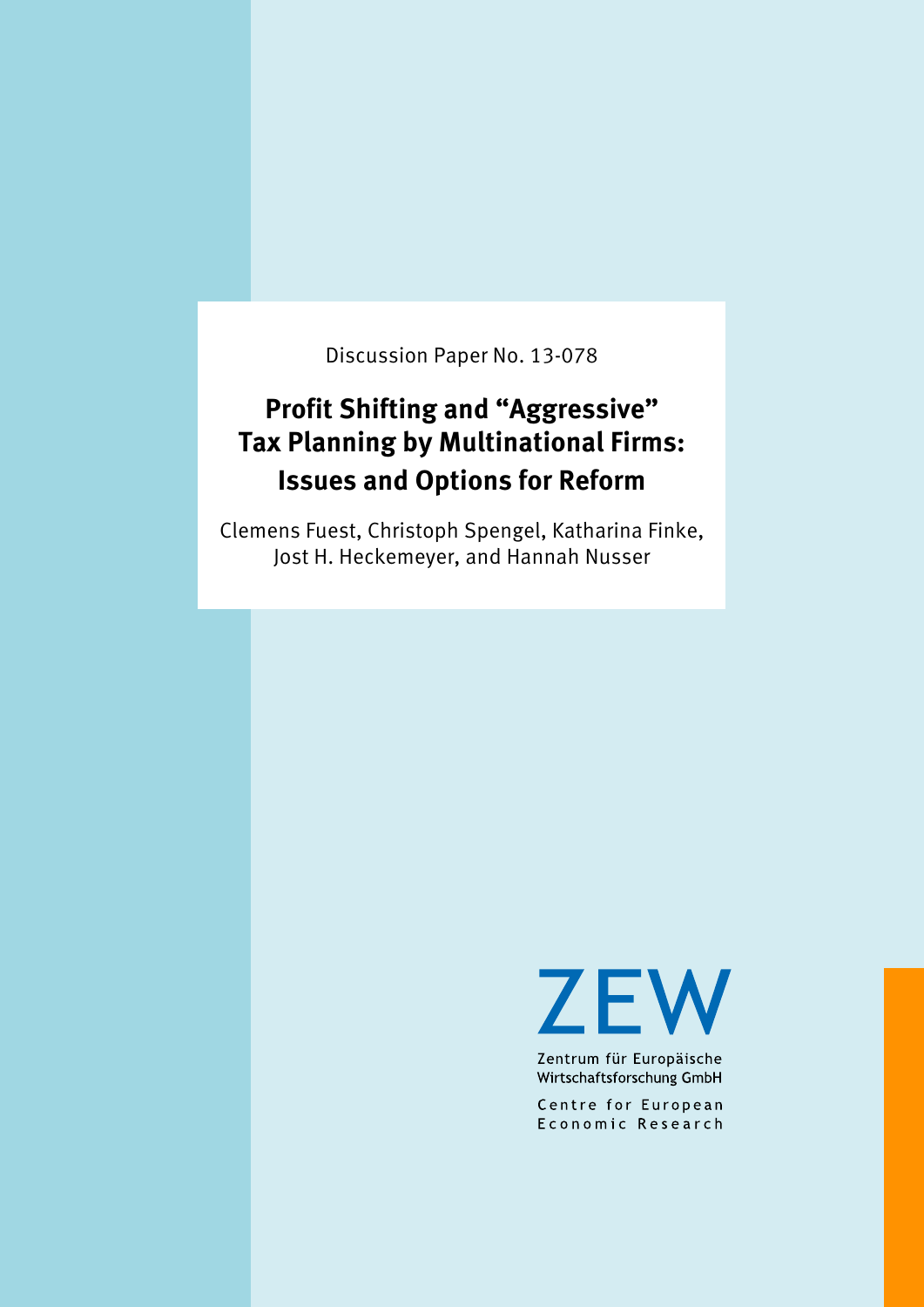Discussion Paper No. 13-078

# **Profit Shifting and "Aggressive" Tax Planning by Multinational Firms: Issues and Options for Reform**

Clemens Fuest, Christoph Spengel, Katharina Finke, Jost H. Heckemeyer, and Hannah Nusser

Download this ZEW Discussion Paper from our ftp server: http://ftp.zew.de/pub/zew-docs/dp/dp13078.pdf

Die Discussion Papers dienen einer möglichst schnellen Verbreitung von neueren Forschungsarbeiten des ZEW. Die Beiträge liegen in alleiniger Verantwortung der Autoren und stellen nicht notwendigerweise die Meinung des ZEW dar.

Discussion Papers are intended to make results of ZEW research promptly available to other economists in order to encourage discussion and suggestions for revisions. The authors are solely responsible for the contents which do not necessarily represent the opinion of the ZEW.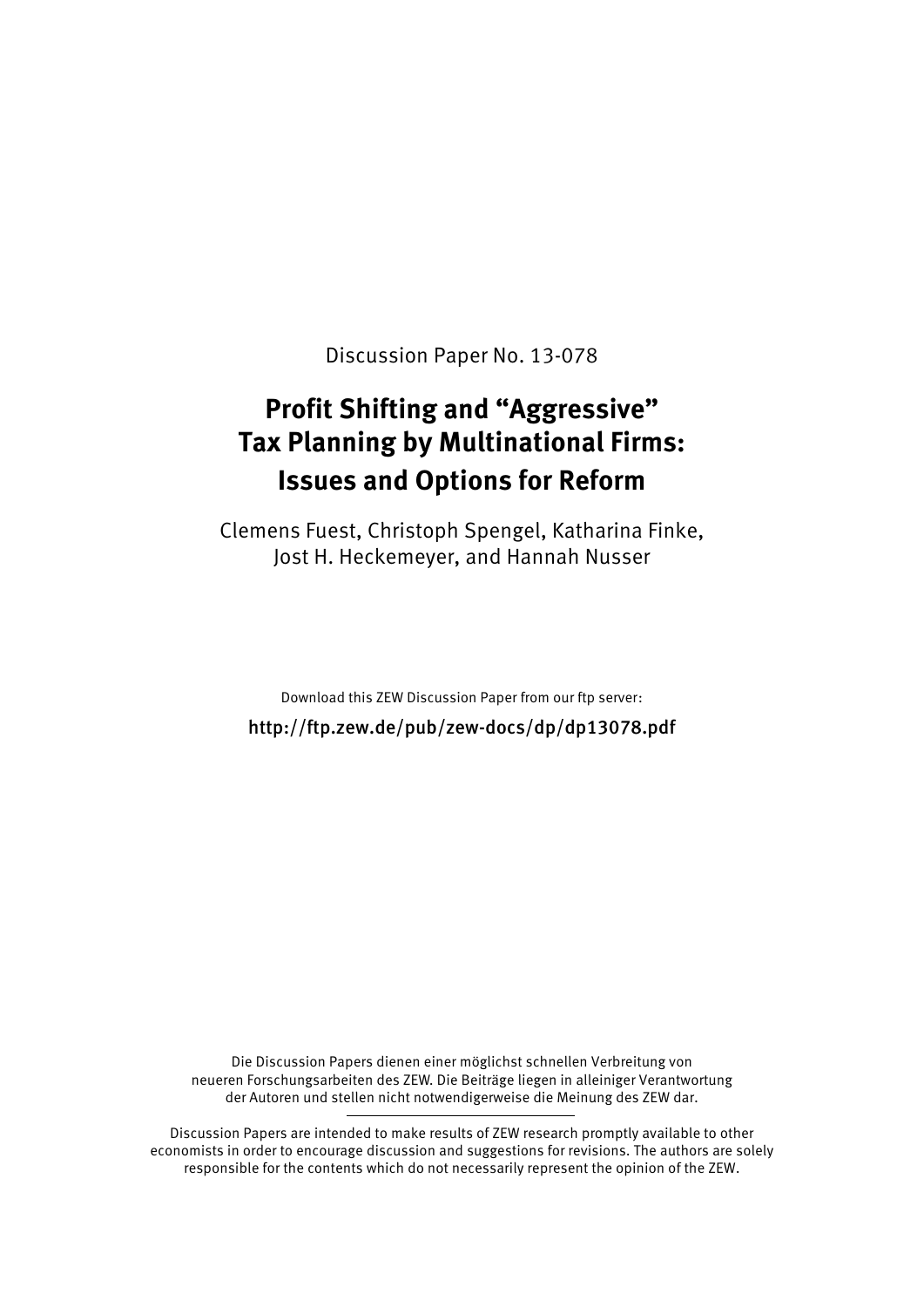# **Non-technical Summary**

Google, Apple and other highly profitable multinationals are able to drastically reduce their tax burden on worldwide income by shifting profits from high- to low-tax countries. Reports on these tax avoidance strategies have triggered an intense public debate, which has brought the issue to the top of the international policy agenda. Both the OECD and the EU-Commission are currently working on measures to fight tax avoidance and profit shifting by multinational firms and have already published first recommendations.

This paper contributes to the current debate in two ways: First, we provide background information for a better understanding of the issue. Second, we discuss different policy options to address tax avoidance and profit shifting by multinationals and derive recommendations for policy makers. As most companies currently accused of avoiding taxes use intra-group licensing to shift profits, we focus on IP-based profit shifting but do also elaborate on profit shifting in general.

Based on a detailed description of exemplary tax planning strategies of multinational firms, we reveal central flaws and loopholes in tax law. Moreover, we show that there is solid empirical evidence demonstrating that profit shifting is indeed taking place but little is known about the tax revenue consequences of profit shifting.

With respect to the policy options, we differentiate between four general approaches for tackling profit shifting and tax avoidance by multinational firms:

- (1) Extension of residence taxation
- (2) Extension of source taxation
- (3) Fundamental reforms of corporate income taxation
- (4) Stricter reporting and transparency requirements

We argue that strengthening residence taxation, for example by tightening CFC rules, is an effective reform option but has the disadvantage that some countries benefit from a weak residence taxation and, hence, might be reluctant to move in this direction. Enforcing source taxation, on the other hand, is more promising. In the short run, we especially recommend extending withholding taxes in an internationally coordinated way. This measure effectively tackles profit shifting without causing double taxation. Unilateral measures for strengthening source taxation, like for example deduction restriction rules for interest and license payments or a general anti-avoidance measures, are not recommended because the first are economically harmful and the second are presumably ineffective. For the longer perspective, we recommend the more fundamental reform options, like formula apportionment or a destination-based tax, to be further promoted. Stricter reporting and transparency requirements, like country-bycountry reporting, do face serious legal constraints and it is questionable whether the benefit of such rules justifies the corresponding effort and costs.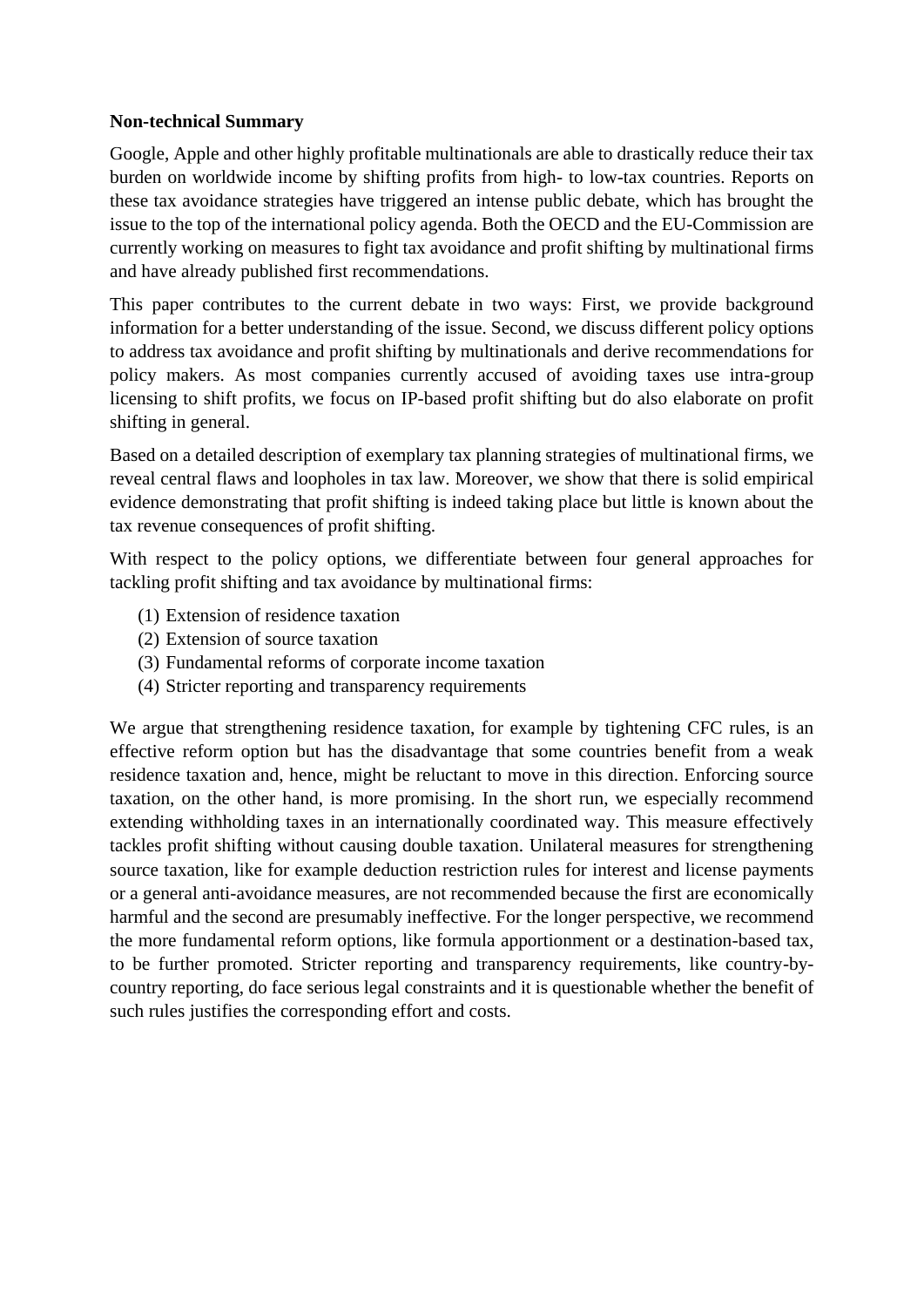## **Das Wichtigste in Kürze**

Google, Apple und anderen hochprofitablen multinationalen Konzernen gelingt es, ihre weltweite Steuerbelastung durch die Verlagerung von Gewinnen in Niedrigsteuerländer drastisch zu senken. Berichte über diese Steuervermeidungspraktiken haben eine intensive öffentliche Debatte ausgelöst und die internationale Politik zum Handeln veranlasst. Sowohl die OECD als auch die EU-Kommission arbeiten derzeit an Maßnahmen zur Bekämpfung von Steuervermeidung und Gewinnverlagerung durch multinationale Unternehmen und haben bereits erste Empfehlungen veröffentlicht.

Dieses Diskussionspapier leistet in zweierlei Hinsicht einen Beitrag zur aktuellen Debatte: Zum einen geben wir Hintergrundinformationen, die zu einem besseren Verständnis der Problematik beitragen sollen. Zum anderen diskutieren wir verschiedene Maßnahmen zur Bekämpfung internationaler Gewinnverlagerung und geben Handlungsempfehlungen. Da die meisten der derzeit aufgrund ihrer Steuerplanungsstrategien in der Kritik stehenden Unternehmen Gewinne durch gruppeninterne Lizenzierungsgestaltungen verschieben, gehen wir insbesondere auf diese Form der Gewinnverlagerung ein.

Basierend auf einer detaillierten Beschreibung typischer Steuerplanungsstrategien multinationaler Konzerne decken wir die zentralen Schwachstellen und Schlupflöcher im bestehenden Steuersystem auf. Zudem zeigen wir, dass ein Gewinnverlagerungsverhalten multinationaler Unternehmen empirisch erwiesen ist, jedoch nur wenig über die Auswirkungen von Gewinnverlagerung auf das Steueraufkommen bekannt ist.

Bei der Diskussion der Handlungsalternativen unterscheiden wir zwischen vier grundlegenden Ansätzen zur Bekämpfung von Steuervermeidung und Gewinnverlagerung durch multinationale Konzerne:

- (1) Ausweitung der Wohnsitzbesteuerung
- (2) Ausweitung der Quellenbesteuerung
- (3) Fundamentale Reformen der Körperschaftsteuer
- (4) Strengere Berichts- und Transparenzanforderungen

Wir argumentieren, dass eine Stärkung der Wohnsitzbesteuerung, zum Beispiel durch eine Verschärfung von Regelungen zur Hinzurechnungsbesteuerung, eine effektive Reformoption darstellt, die jedoch nur schwer durchsetzbar sein dürfte, da einige Länder von einer schwachen Wohnsitzbesteuerung profitieren. Eine Stärkung der Quellenbesteuerung vielversprechender. Als kurzfristige Maßnahme empfehlen wir insbesondere eine international koordinierte Ausweitung der Erhebung von Quellensteuern. Diese Maßnahme bekämpft effektiv Gewinnverlagerung ohne eine Doppelbesteuerung auszulösen. Unilaterale Maßnahmen zur Stärkung der Quellenbesteuerung, wie Abzugsbeschränkungen für Zins- und Lizenzzahlungen oder generelle Anti-Missbrauchs Vorschriften, sind hingegen nicht empfehlenswert, da erstere ökonomisch schädlich und letztere nur wenig effektiv sind. Langfristig erachten wir es als sinnvoll, fundamentalere Reformmaßnahmen, wie z.B. eine formelhafte Gewinnaufteilung oder eine am Bestimmungsland anknüpfende Steuer, weiter voranzutreiben. Strengeren Berichts- und Transparenzanforderungen, wie z. B. country-bycountry reporting, stehen rechtliche Beschränkungen entgegen und es ist fraglich, ob der Nutzen solcher Maßnahmen die dadurch entstehenden Kosten und den resultierenden Aufwand rechtfertigt.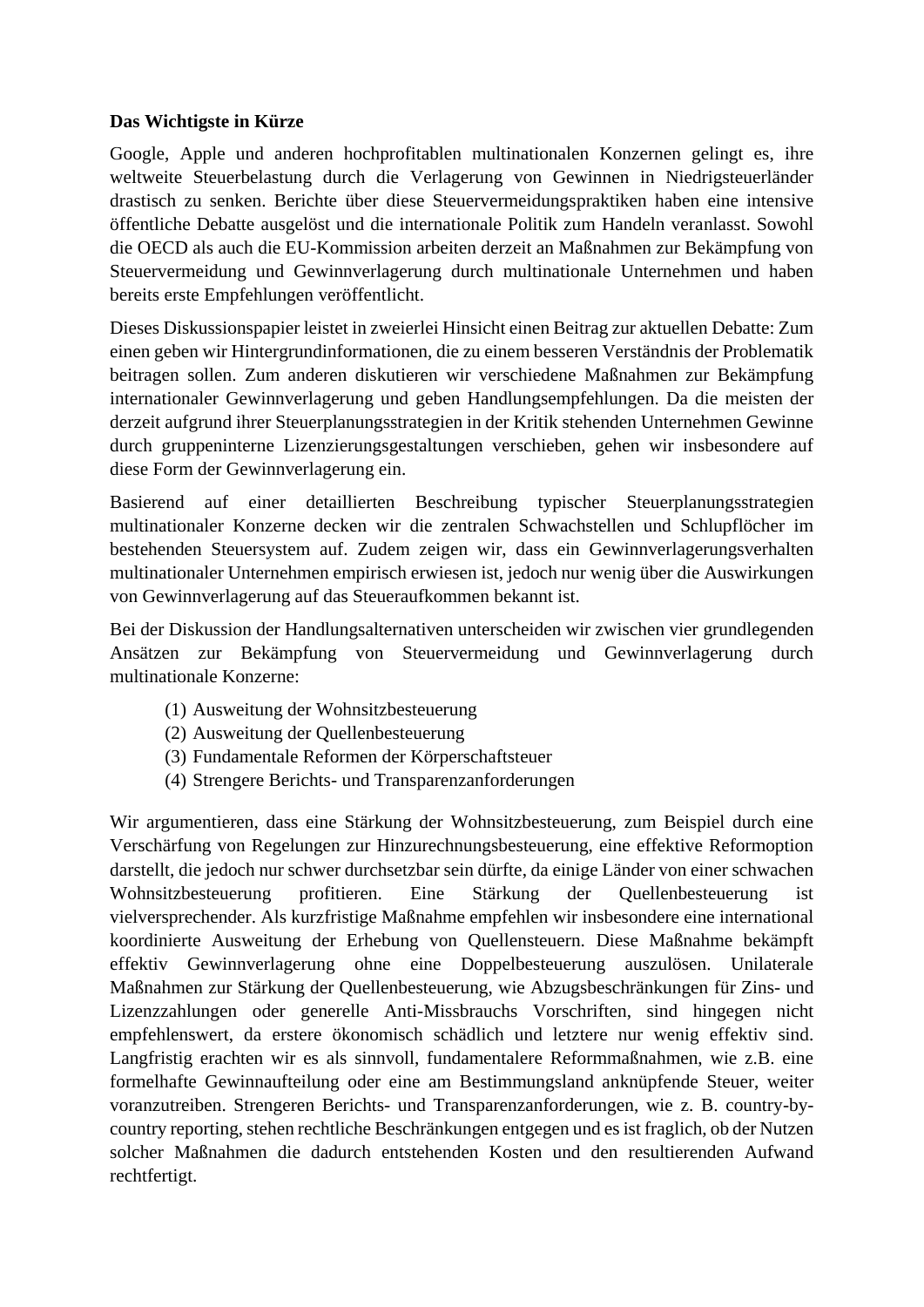# **Profit Shifting and "Aggressive" Tax Planning by Multinational Firms: Issues and Options for Reform**

Clemens Fuest\*, Christoph Spengel\*\*,

Katharina Finke\*\*\*, Jost H. Heckemeyer\*\*, Hannah Nusser\*\*\*\*

First version: July 2013 This version: October 2013

**Abstract:** This paper discusses the issue of profit shifting and "aggressive" tax planning by multinational firms. The paper makes two contributions. First, it provides some background information to the debate by giving a brief overview of existing empirical studies on profit shifting and by describing arrangements for IP-based profit shifting which are used by the companies currently accused of avoiding taxes. We then show that preventing this type of tax avoidance is, in principle, straightforward. Second, we argue that, in the short term, policy makers should focus on extending withholding taxes in an internationally coordinated way. Other measures which are currently being discussed, in particular unilateral measures, like limitations on interest and license deduction, fundamental reforms of the international tax system and country-by-country reporting, are either economically harmful or need to be elaborated much further before their introduction can be considered.

**JEL Classification:** H20, H25, F23, K34

**Keywords:** tax avoidance; profit shifting; multinational firms; intellectual property; tax policy; tax reform

<sup>\*</sup> ZEW Mannheim & University of Mannheim

<sup>\*\*</sup> University of Mannheim & ZEW Mannheim

<sup>\*\*\*</sup> ZEW Mannheim

<sup>\*\*\*\*</sup> University of Mannheim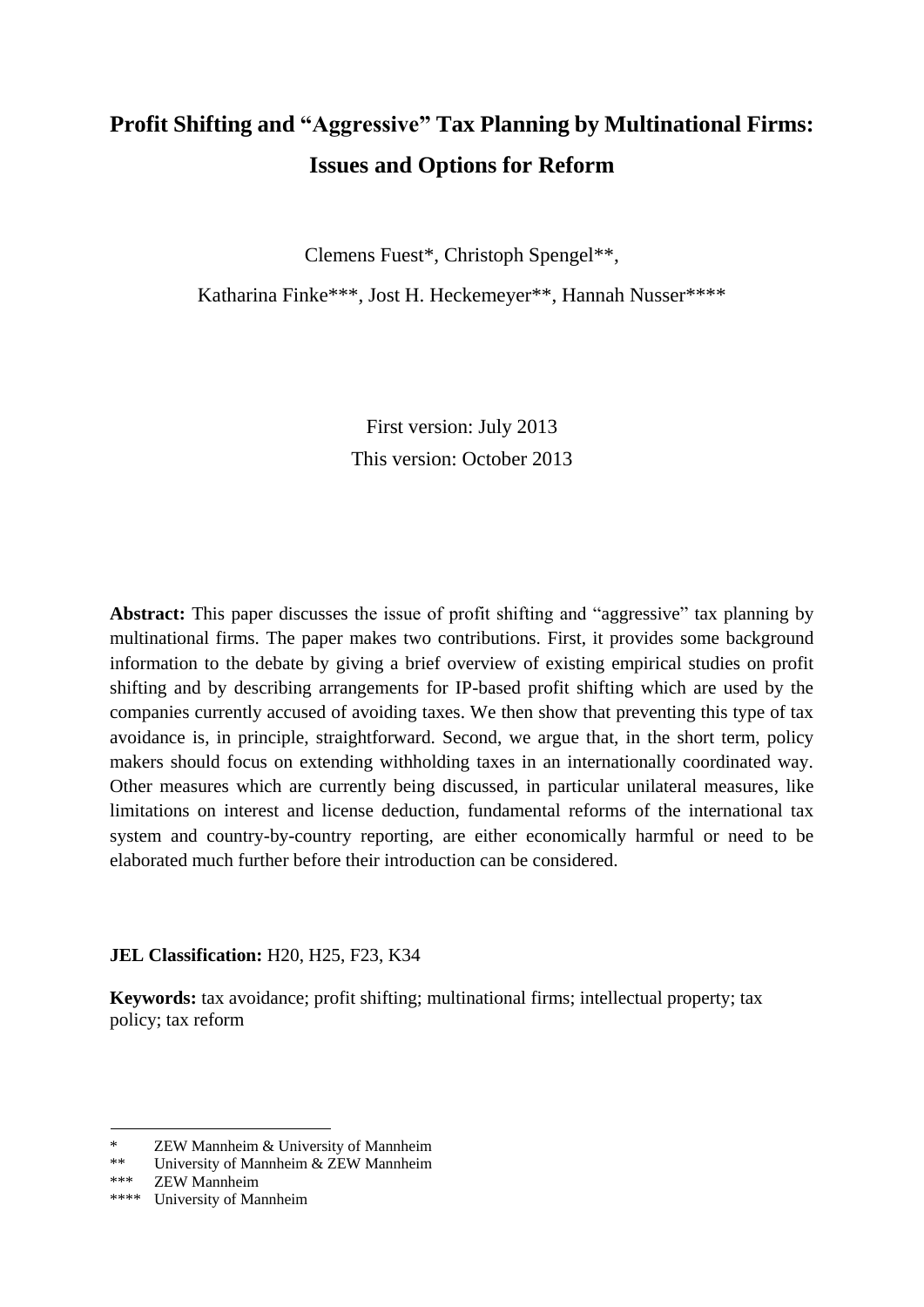#### **1. Introduction**

Recent media reports have drawn attention to the fact that some highly profitable multinational companies seem to pay almost no corporate income tax on host country income. The effective tax rates on foreign profits of Google Inc. and Apple Inc., for example, have been reported to be 3% and 1%, respectively.<sup>1</sup> This has triggered an intense public debate about profit shifting and tax avoidance by multinational firms. Given that many countries face high levels of debt and huge pressure to generate tax revenue, it is not surprising that this debate has brought the taxation of multinational firms to the top of the international policy agenda.

The G20 leaders stressed the need to take action against multinational profit shifting and tax avoidance at the Summit in Los Cabos in June 2012. On 12 February 2013 the OECD published its report "Addressing Base Erosion and Profit Shifting"<sup>2</sup>, which summarizes the interim findings of the OECD´s ongoing work in this field and identifies key pressure areas. A subsequent global action plan of the OECD with 15 actions was released on 19 July 2013.<sup>3</sup> The deadlines for elaborating concrete recommendations on how to address these actions are September 2014, September 2015 and December 2015 respectively. The European Commission has also started to deal with the issue. On 6 December 2012 the Commission adopted an action plan<sup>4</sup> and two recommendations<sup>5</sup> to combat tax fraud, tax evasion and aggressive tax planning. Moreover, at the EU Summit on 22 May 2013, the European Council agreed to accelerate the work on recommendations against tax fraud, tax evasion and aggressive tax planning and announced to report back on progress on these topics by December  $2013<sup>6</sup>$  Finally, there is an ongoing academic<sup>7</sup> and political debate in many countries on how profit shifting and aggressive tax planning might be tackled.<sup>8</sup>

The fact that some multinationals are able to drastically reduce their tax liability by exploiting flaws and loopholes in existing tax rules does suggest that the taxation of multinational firms is in need of reform. It is the objective of this article to (1) explain how profit shifting in multinational companies works and (2) discuss policy options to address this issue. We do so

<sup>&</sup>lt;sup>1</sup> Sullivan (2012) p. 655.<br><sup>2</sup> OECD (2013)

OECD (2013a).

 $\frac{3}{4}$  OECD (2013b).

<sup>&</sup>lt;sup>4</sup> European Commission (2012a).<br><sup>5</sup> European Commission (2012b);

<sup>5</sup> European Commission (2012b); European Commission (2012c).

<sup>6</sup> European Council (2013).

<sup>7</sup> For tax reform proposals *see,* e.g., Mirrlees et al. (eds.) (2010); Kleinbard (2011a); Kleinbard (2011b).

<sup>8</sup> *See*, e.g., in Germany: Fraktionen SPD und BÜNDNIS 90/DIE GRÜNEN (2013).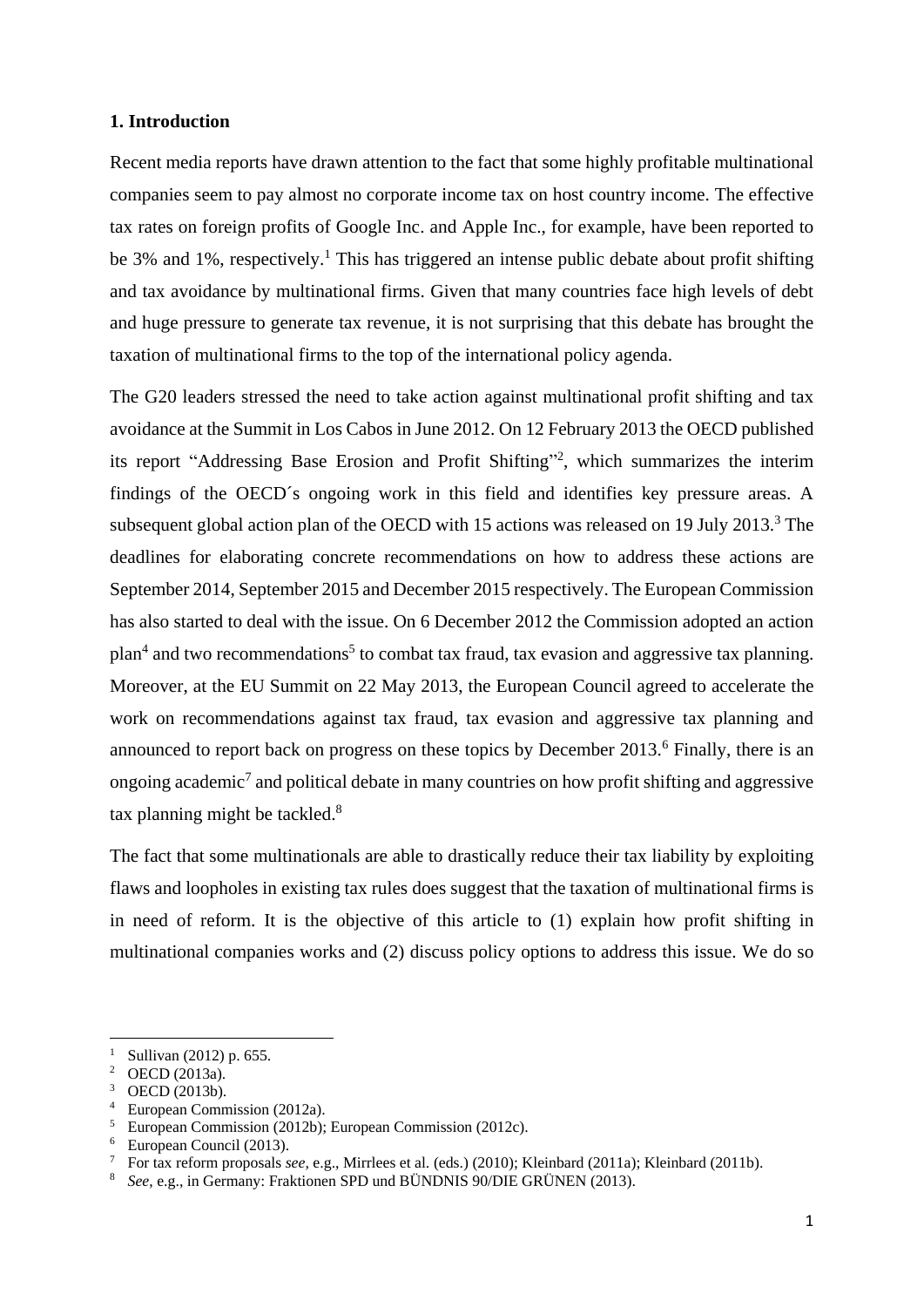by focusing on profit shifting which involves the use of intellectual property  $(\text{IP})^9$  because this asset class has two important characteristics: Firstly, it is a driver of value creation in multinational firms. Secondly, IP is highly mobile. These characteristics imply that IP plays an important role in international profit shifting. It is no surprise that most of the companies currently accused of avoiding taxes have highly profitable and IP intensive business models. Of course, this does not mean that other channels like e.g. intra-group debt financing are unimportant. Therefore, the policy options discussed in the following address profit shifting in general and specific IP tax planning strategies in particular.

There are many ways in which policymakers can try to combat tax avoidance and profit shifting. For the following discussion it is helpful to distinguish four approaches:

- (1) Extension of residence-based taxation for example by tightening CFC rules.
- (2) Extension of source-based taxation. This can be achieved, firstly, through unilateral measures or, secondly, through measures requiring international coordination. The first approach includes, for instance, targeted measures like thin capitalization rules. An example for the second approach is the extension of withholding taxes on border crossing interest or royalty payments.
- (3) Fundamental reform of corporate income taxation. This includes reform concepts like the introduction of worldwide formula apportionment or destination-based corporate taxation.
- (4) A reform of the reporting and transparency rules in international taxation like the obligation for tax advisers to report tax avoidance schemes or country-by-country reporting of multinational investors.

Approach 1 can be effective but has the disadvantage that some countries benefit from certain forms of profit shifting and therefore may not be willing to extend their own residence-based taxation. In addition, from the perspective of an individual country extending residence-based taxation addresses tax avoidance related to foreign subsidiaries of domestic multinationals but not tax avoidance by domestic subsidiaries of foreign parent companies. With respect to approach 2, unilateral measures have the attractive feature that, by definition, no international

<sup>&</sup>lt;sup>9</sup> In line with the OECD definition we denote by the term IP the rights to use industrial assets such as patents, trademarks, trade names, designs or models etc. Such commercial IP can be classified into trade IP and marketing IP. While trade IP (e.g. patents) often is created through costly and risky research and development (R&D) activities, marketing IP (e.g. trademarks) serves the commercial exploitation of a product or service, etc. *See* OECD (2010).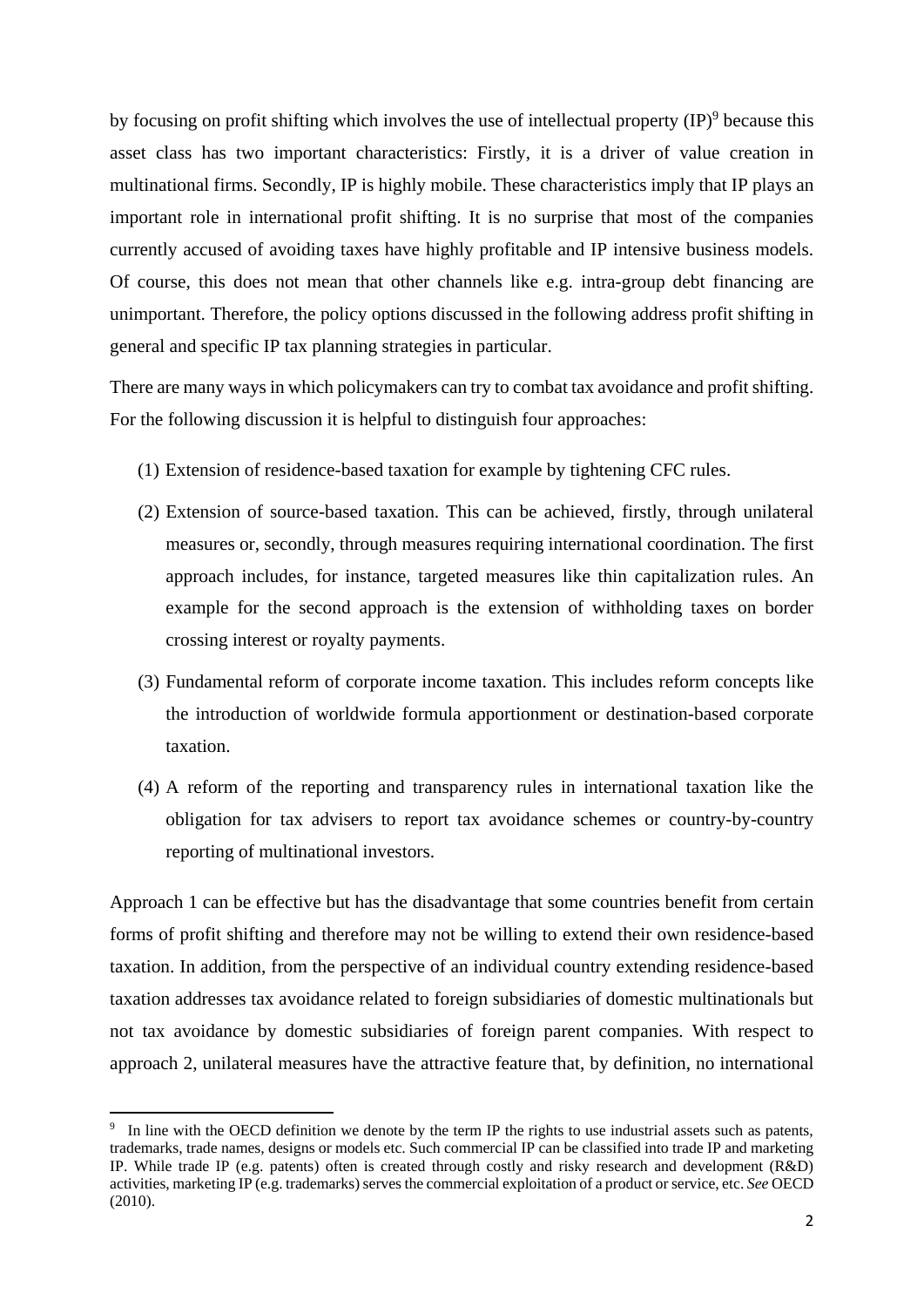coordination is required. The drawback is that this will often lead to double taxation and is likely to undermine the consistency of the national as well as the international tax system. If multilateral measures are taken, approach 2 would be an effective way of pushing back tax avoidance. Of course, here again the challenge is that different countries may have very different interests. Approach 3, a fundamental reform of international corporate taxation, is desirable but clearly a long-term project. Approach 4 may help but raises a number of complicated issues.

The rest of this article is organized as follows: First, in section 2., we describe exemplary arrangements for IP-based profit shifting which are used in this or comparable forms by the companies currently accused of avoiding taxes. We do so to identify the distinct elements of taxation rendering such strategies possible. In section 3. we elaborate on the actual significance of the problem of profit shifting by providing an overview of empirical studies on the extent and forms of multinational profit shifting. Following this, in section 4., we briefly explain how we would like international taxation to work. In section 5. we discuss different policy options to address profit shifting and section 6. concludes.

#### **2. Prominent Models for IP-Based Profit Shifting**

The companies that are known to drastically reduce their tax liability all own firm-specific intellectual property and shift profits via intra-group licensing. Hence, we focus on IP-based profit shifting strategies here and do not elaborate on other profit shifting channels. However, the policy options discussed in section 5. also address certain other tax planning strategies. Although multinationals do not all use exactly the same techniques for shifting income via licensing, the strategies they apply follow similar patterns. In the following, we therefore present two exemplary IP-based tax planning strategies and identify the central flaws and loopholes in national and international tax law rendering these tax avoidance strategies possible.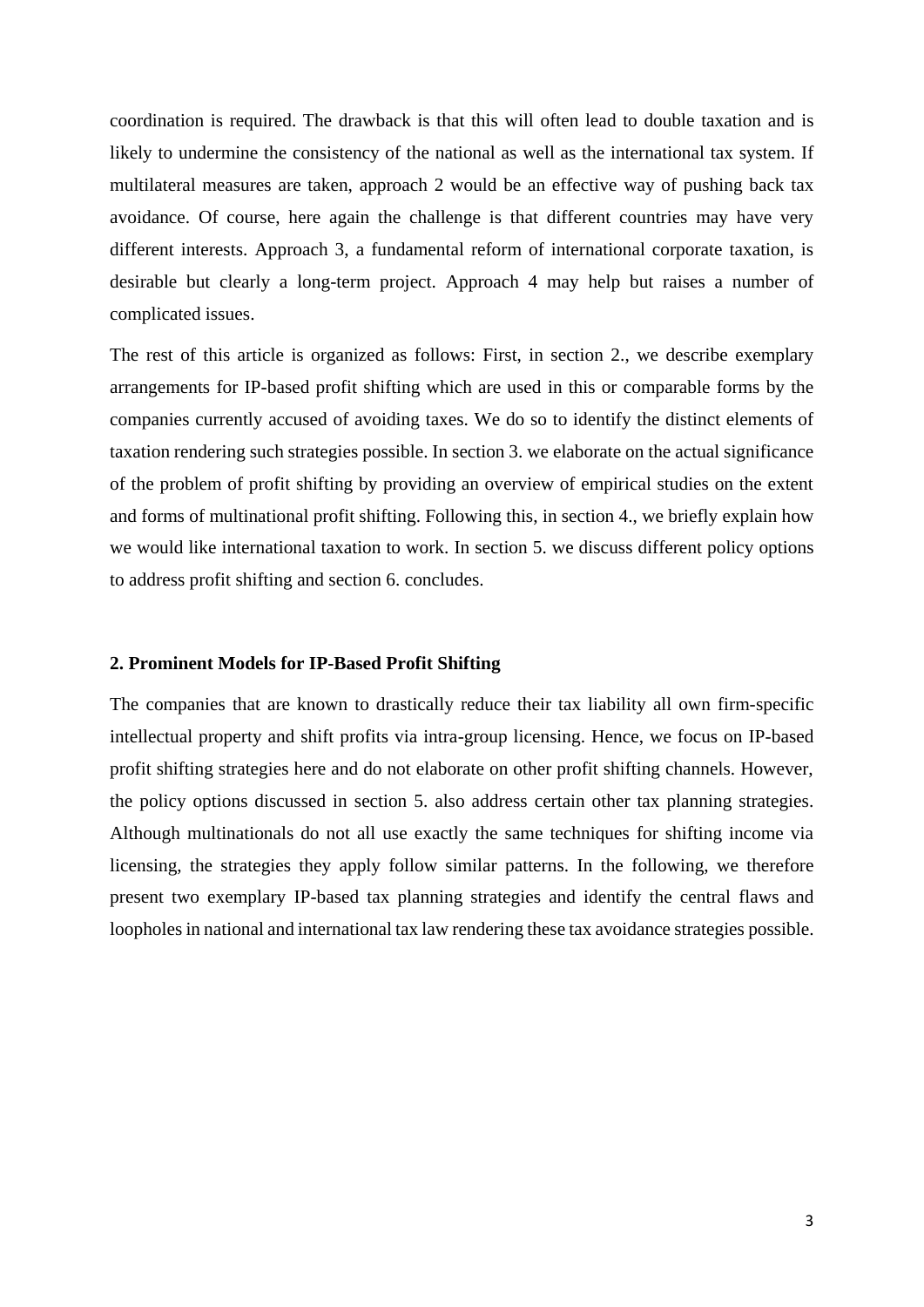#### **2.1. "Double Irish Dutch Sandwich"**

The tax planning technique that for example Google Inc. has been using to reduce its tax liability on non-US income has become known as "Double Irish Dutch Sandwich". <sup>10</sup> As its name implies, the "Double Irish Dutch Sandwich" involves two companies incorporated in Ireland, one IP-Holding and one Operating Company, and one Conduit Company incorporated in the Netherlands.<sup>11</sup> The IP-Holding Company is a direct subsidiary of the US Parent Company and the single owner of the Irish Operating Company and the Dutch Conduit Company. The IP-Holding is managed and controlled in Bermuda and therefore considered resident in Bermuda for Irish tax purposes. The United States, on the contrary, treats the company as an Irish corporation because tax residency is based on jurisdiction of incorporation according to US tax law.



Figure 1: "Double Irish Dutch Sandwich"

**.** 

<sup>&</sup>lt;sup>10</sup> Google Inc. now seems to use a slightly different structure. However, the "Double Irish Dutch Sandwich" or single elements of it are used by other multinationals as well and the structure serves as a good example to illustrate important features of IP-based tax planning. For the statement on Google´s new strategy *see* House of Commons  $(2012)$ .

<sup>&</sup>lt;sup>11</sup> For a detailed description of the structure *see also* Kleinbard (2011a) pp. 707-714; Sandell (2012); Pinkernell (2012).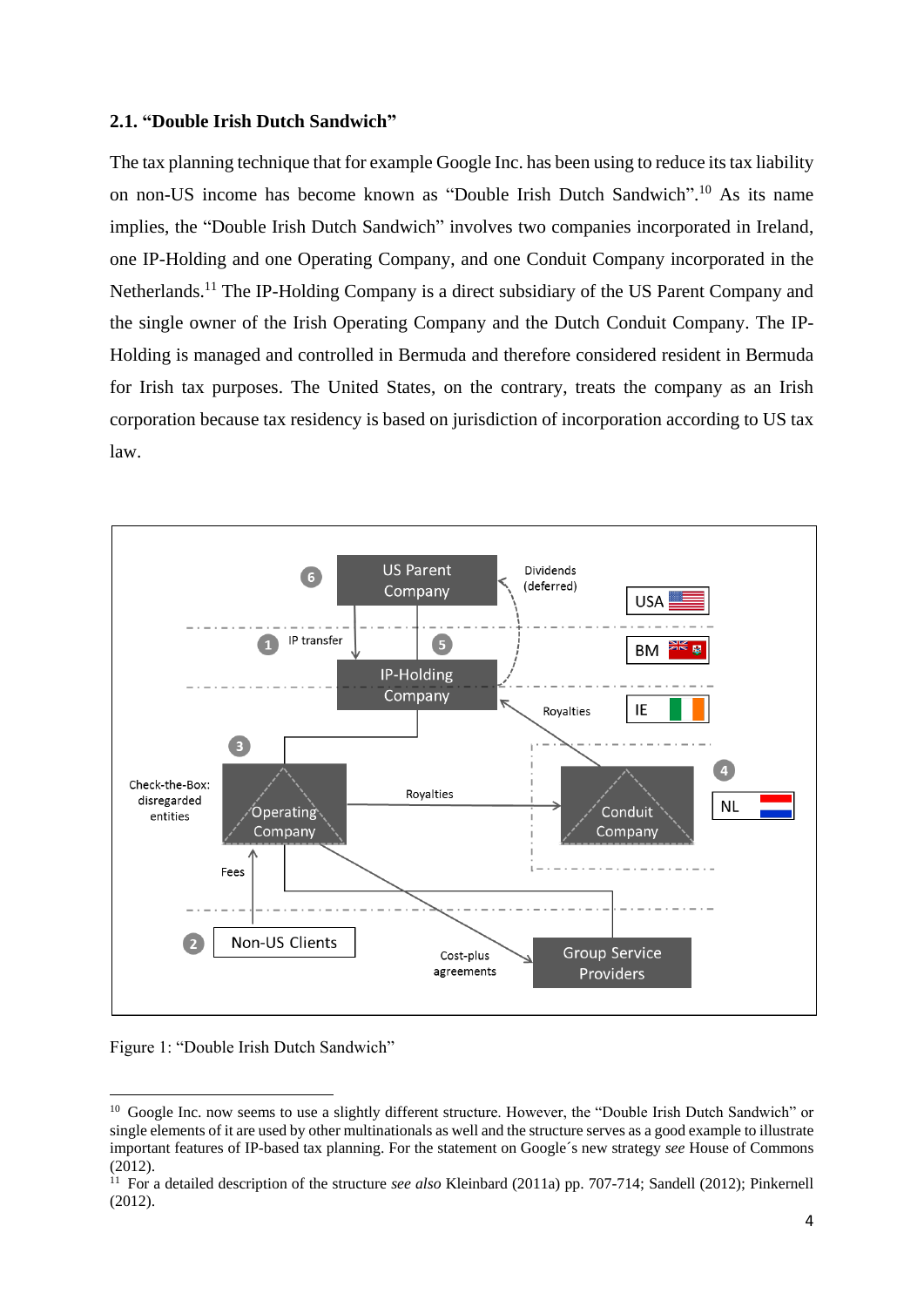Figure 1 summarizes the structure. In the following the single steps and elements of the "Double Irish Dutch Sandwich" are explained in detail.

#### *(1) Low tax payment on the initial IP transfer*

To set up the structure, the US Parent Company first has to transfer the rights to use its IP outside the US to the IP-Holding Company. As transferring the full-fledged intangible would trigger taxation of hidden reserves and future income generated by the intangible according to the US super royalty rule,<sup>12</sup> the IP-Holding Company typically makes a buy-in payment and concludes a cost-sharing agreement on the future modification and enhancement of the IP with the US Parent Company. Consequently, the IP-Holding owns the non-US IP rights developed under the cost-sharing agreement and therefore no periodic license payments have to be made to the US Parent Company. Determining the arm´s length price for the buy-in payment is usually very difficult as the intangible is only partially developed at the time of transfer and risk is associated with future earnings. Hence, multinationals have considerable leeway in determining the price and are often able to avoid high exit taxes.<sup>13</sup>

#### *(2) Almost no taxation in the country of final consumption*

1

The Irish Operating Company exploits the IP and usually earns high revenues. In Google´s case the Operating Company provides advertising services and acts as the contractual partner of all non-US customers. Hence, no physical presence is created in the country of final consumption and the profits cannot be taxed there. The same holds also for other e-commerce businesses that use the "Double Irish Dutch Sandwich".<sup>14</sup> Functions in the customers' residence states like the delivery of products or marketing activities are usually assigned to low-risk group companies. These group service providers work on a cost-plus basis keeping the tax base in the country of final consumption low.

 $12$  According to this rule, transfer prices determined at the time of transfer that are not commensurate with the income attributable to the intangible may be adjusted later on.

<sup>&</sup>lt;sup>13</sup> According to the US cost-sharing regulations, also buy-in payments can be adjusted if the profit of a participant in the cost-sharing agreement turns out to be too high relative to payments. However, there are exceptions to this and similar adjustment rules and their application seems to be avoidable.

<sup>&</sup>lt;sup>14</sup> We particularly refer to e-commerce businesses here because e-commerce is an increasingly important form of mobile activity. However, to be clear, low taxation in the country of final consumption is not exclusively attributable to e-commerce. Also "on-the-ground" businesses like Starbucks are able to erode their tax base by using similar licensing structures as well as other profit shifting channels, for details *see,* e.g., Kleinbard (2013).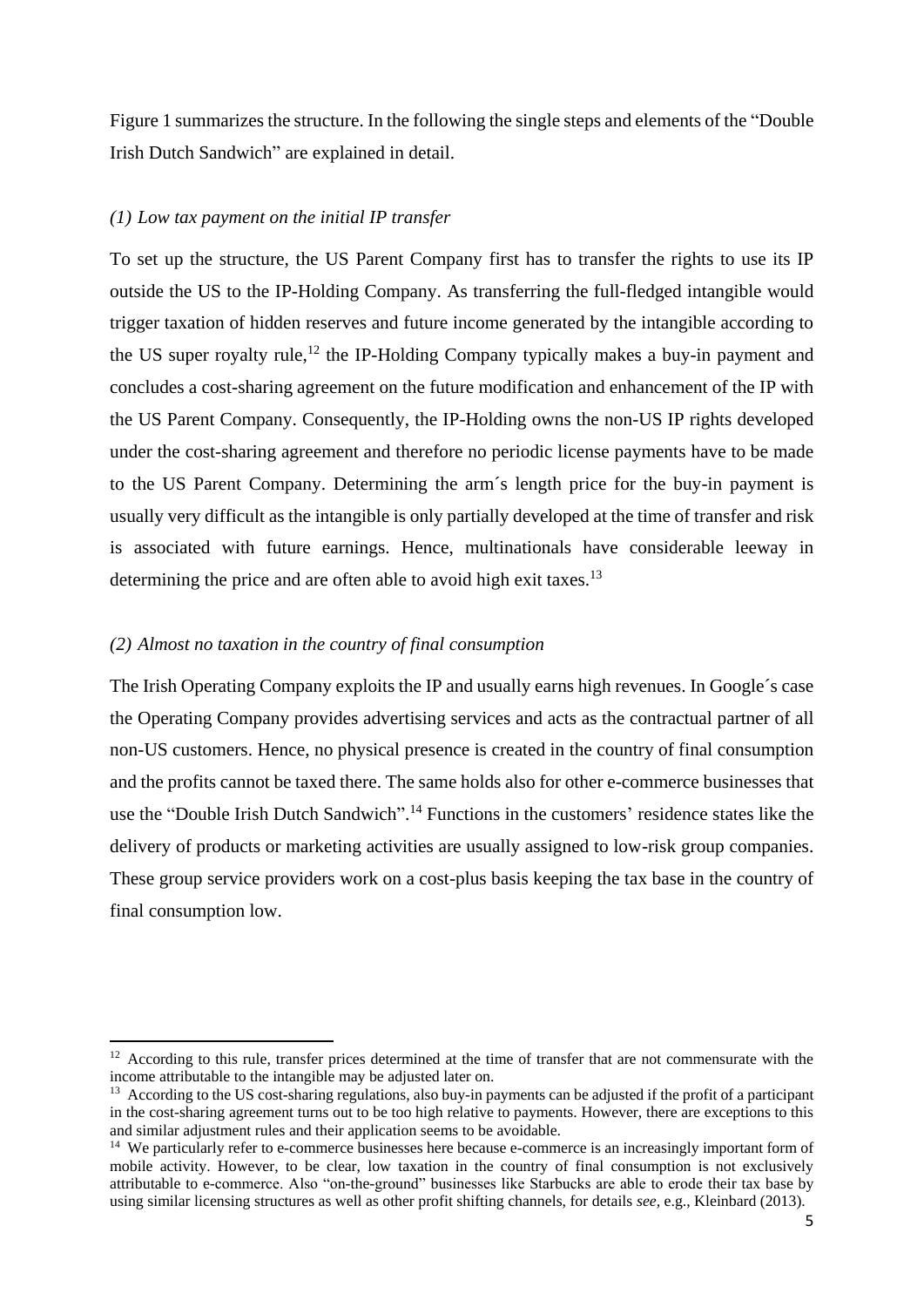#### *(3) Setting high royalty payments reduces taxation at the level of the Operating Company*

The profits from customer sales earned by the Operating Company are subject to tax in Ireland. However, the tax base of the Operating Company is close to zero because it pays high taxdeductible royalties for the use of the IP held by the IP-Holding Company. As Ireland has only recently introduced transfer pricing rules and these rules do not apply to contracts and terms agreed on before July 2010, most companies using the "Double Irish Dutch Sandwich" are able to erode the tax base in Ireland by paying very high royalty payments.

# *(4) Interposition of Dutch Conduit Company to avoid withholding taxes on profits leaving the European Union*

The royalties are not paid directly to the IP-Holding Company but are passed through a Conduit Company in the Netherlands, which sublicenses the IP. The Dutch Conduit Company does not perform any economic activity. It is interposed because the IP-Holding Company is a Bermuda resident for Irish tax purposes and Ireland levies withholding tax on royalty payments to Bermuda. By channeling the royalties through the Dutch Conduit Company, withholding taxes can be completely circumvented as royalties paid from Ireland to the Netherlands are tax-free under the EU Interest and Royalties Directive and the Netherlands does not impose withholding tax on any royalty payments, irrespective of the residence state of the receiving company. The tax liability of the Conduit Company in the Netherlands only consists of a small fee payable for the use of the Dutch tax system.

#### *(5) IP-Holding Company untaxed in Ireland and Bermuda*

The IP-Holding Company is neither subject to tax in Ireland nor in Bermuda since Ireland considers the company a non-resident and Bermuda does not impose income tax on corporations. Hence, the profits earned in the European Union leave the European Union virtually untaxed.

#### *(6) US CFC rules are circumvented*

The United States also does not tax the non-US income as long as it is not redistributed as dividends or qualified as Subpart F income. To avoid the latter, the Irish Operating Company and the Dutch Conduit Company file a check-the-box election with the consequence that both Irish subsidiaries and the Dutch Conduit Company are treated as one single Irish corporation and their incomes are combined for US tax purposes. The royalty payments between the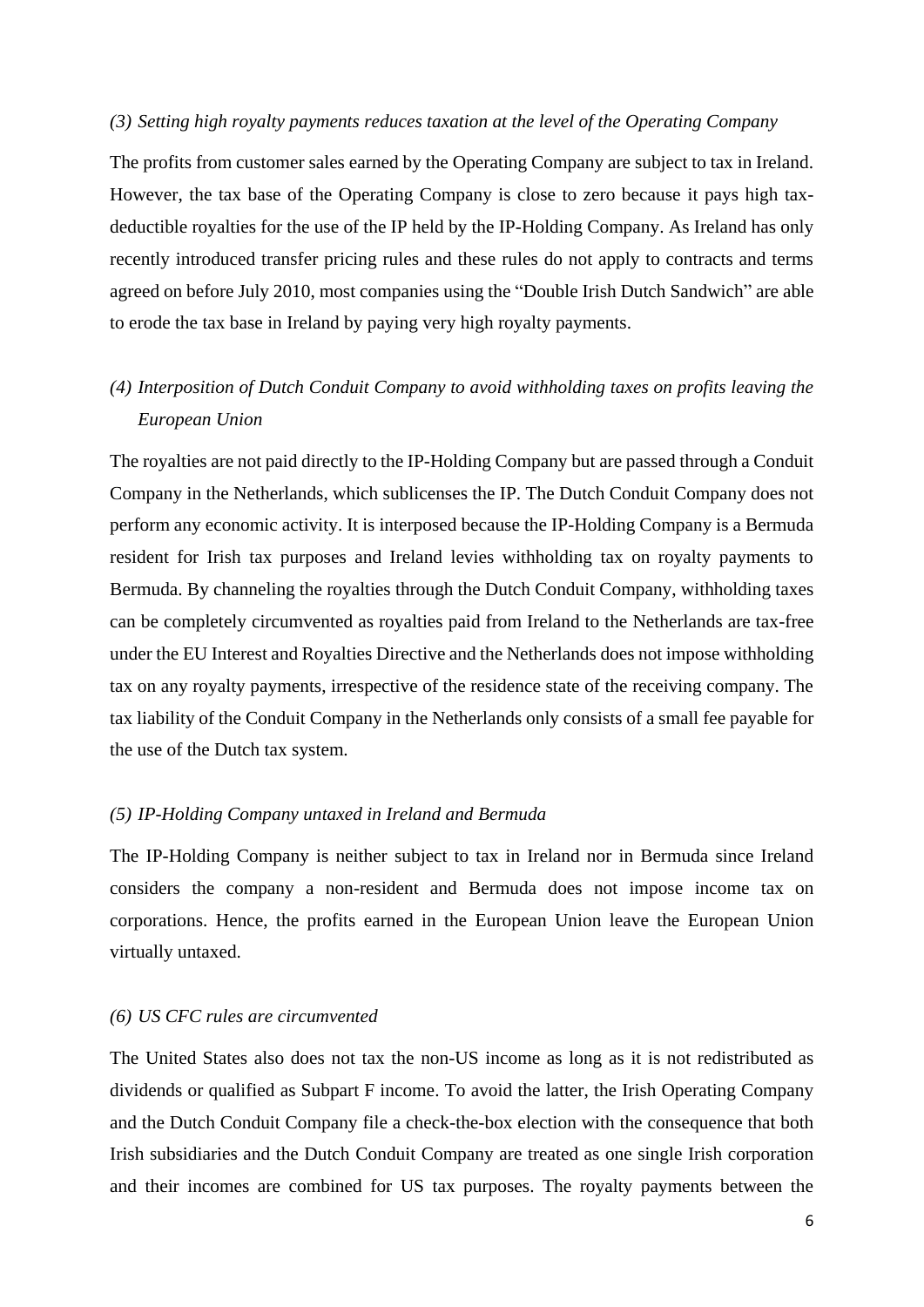companies thus are disregarded and only revenues from transactions with customers, which due to exceptions included in the Subpart F provisions typically do not constitute Subpart F income, are considered from a US perspective.

### **2.2. IP-Holding Structure Using an IP Box Regime**

The "Double Irish Dutch Sandwich" is only one example for how IP-Holdings can be used to minimize taxes. Another possibility is to transfer the IP to an IP-Holding Company resident in a European country that offers a special IP Box Regime, like for example Luxembourg, Belgium or the United Kingdom. The Operating Company can generally be resident in any EU Member State. However, locating it in a country that does not strictly apply the arm's length principle allows increasing the amount of profits shifted. As in the case of the "Double Irish Dutch Sandwich", the structure requires that no CFC rules in the residence country of the Parent Company apply and that the IP can be transferred without triggering high exit taxes.



Figure 2: IP-Holding structure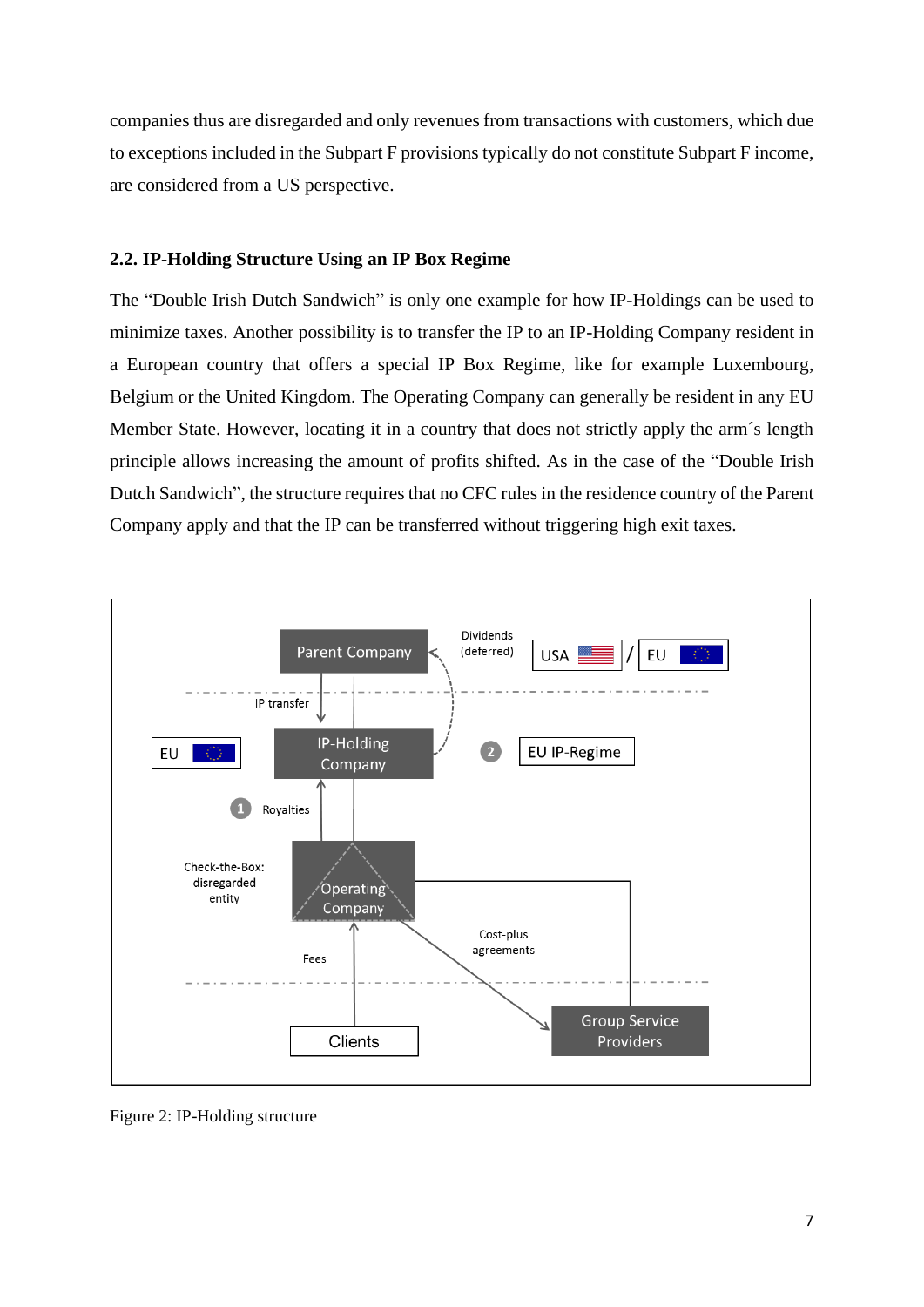Figure 2 summarizes the IP-Holding structure. The two main differences to the "Double Irish Dutch Sandwich" are described in the following paragraphs.

#### *(1) Avoidance of withholding tax due to the EU Interest and Royalties Directive*

The Operating Company pays royalties directly to the IP-Holding Company. No conduit company needs to be interposed to avoid withholding tax as the IP-Holding Company is located in an EU Member State and therefore the Interest and Royalties Directive applies.

#### *(2) Low taxation of the royalties at the level of the IP-Holding Company*

The royalties are not completely untaxed at the level of the IP-Holding Company. However, as IP Box Regimes either allow exempting a large share of royalty income from taxation or offer reduced tax rates for such income, the tax liability of the IP-Holding Company is very low.

#### **2.3. Summarized Findings**

The tax planning structures described in the preceding sections reveal substantial flaws in the existing national and international tax systems that can be summarized as follows:

- (1) A de facto waiver of residence taxation due to:
	- a) no or ineffective CFC rules;
	- b) a conflicting definition of tax residence in different countries;
	- c) low general tax rates and special tax regimes such as IP Boxes.
- (2) No or little source taxation due to:
	- a) the non-existence of withholding taxes on royalties both within the European Union and with respect to third countries;
	- b) difficulties in the valuation of IP and relating royalty payments;
	- c) a lacking taxable presence of multinationals doing business via the internet in customers' residence countries.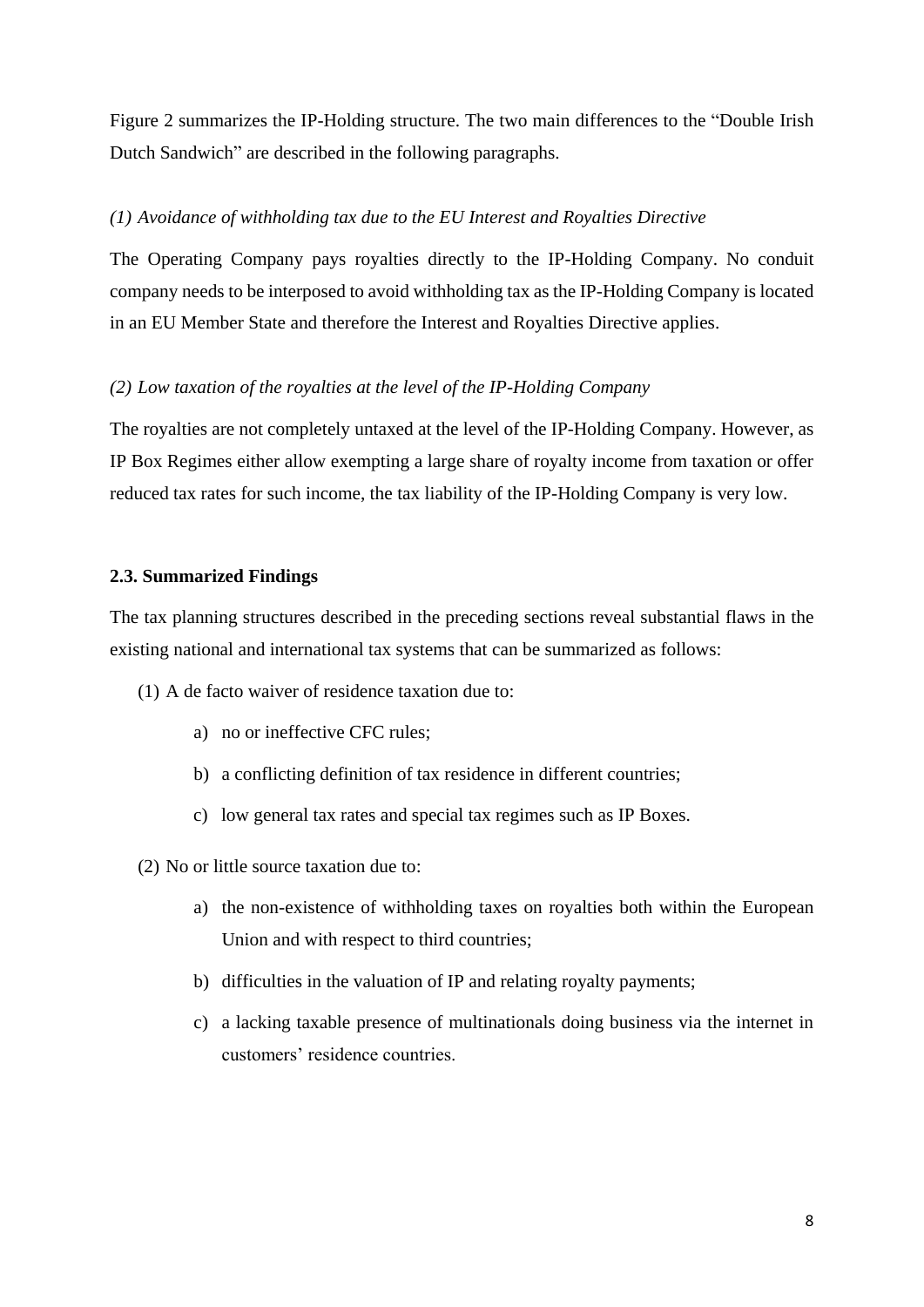#### **3. How Significant Is the Problem?**

Beyond anecdotal evidence for companies like Google Inc., Microsoft and others, several attempts have been made to clarify how relevant the problem of tax avoidance really is and to find a proxy for the scale of base erosion and profit shifting behavior.<sup>15</sup> Given that true profit margins (i.e. before any avoidance strategy that affects actually reported profits) are not observable by country, the clear identification of tax avoidance from available data is challenging and existing approaches differ fundamentally. To be very clear at the beginning: there exists evidence that profit shifting takes place. There is, however, no accurate estimate of the amount of profits shifted.

On the one hand, there are a small number of rather rough estimates which try to derive the volume of profit shifting from aggregate statistics or similar sources. Although these studies receive great attention in public debate, their results have to be treated with caution, as we will explain below. On the other hand, there is a broad strand of academic research investigating corporate tax avoidance. The main evidence provided by this strand of literature will be summarized in the second part of this section.

Starting with some stylized numbers from public debates, Richard Murphy (adviser to the Tax Justice Network and director of Trades Union Councils) claimed in his report "The Missing Billions" that GBP 12 billion of corporate income tax is lost each year due to tax avoidance by the 700 largest companies in the United Kingdom.<sup>16</sup> For developing countries Oxfam, a nonprofit organization, attributes a revenue loss of USD 50 billion to tax avoidance of multinationals.<sup>17</sup> Although the question of how much revenue is lost due to profit shifting is highly interesting for the public, methodological flaws underlying the estimates prevent them from being very reliable. For instance, taxable income or respectively tax payments in absence of tax avoidance are approximated by using profits from financial accounts multiplied by the statutory tax rate<sup>18</sup> or foreign capital stocks multiplied by a deemed return and an average tax

<sup>&</sup>lt;sup>15</sup> Even if actual volumes and the dominant channels of profit shifting were known, it would still be difficult to draw the line between "acceptable" profit shifting activity and "aggressive" tax planning. Exploiting international tax differentials cannot be considered aggressive per se, as the underlying structures are not necessarily artificial. A definition provided by the OECD, that suggests that aggressive tax planning might not accord with the law (OECD (2008) p. 87) is misleading since the tax planning strategies described in section 2. are certainly in line with existing law.

<sup>&</sup>lt;sup>16</sup> Murphy (2008).

<sup>17</sup> Oxfam (2000).

<sup>&</sup>lt;sup>18</sup> This approach of Richard Murphy was discussed by the Oxford University Centre for Business Taxation in its report "The Tax Gap for Corporation Tax" pointing out that this approach rather captures differences between financial and tax accounting. *See* Oxford University Centre for Business Taxation (2012).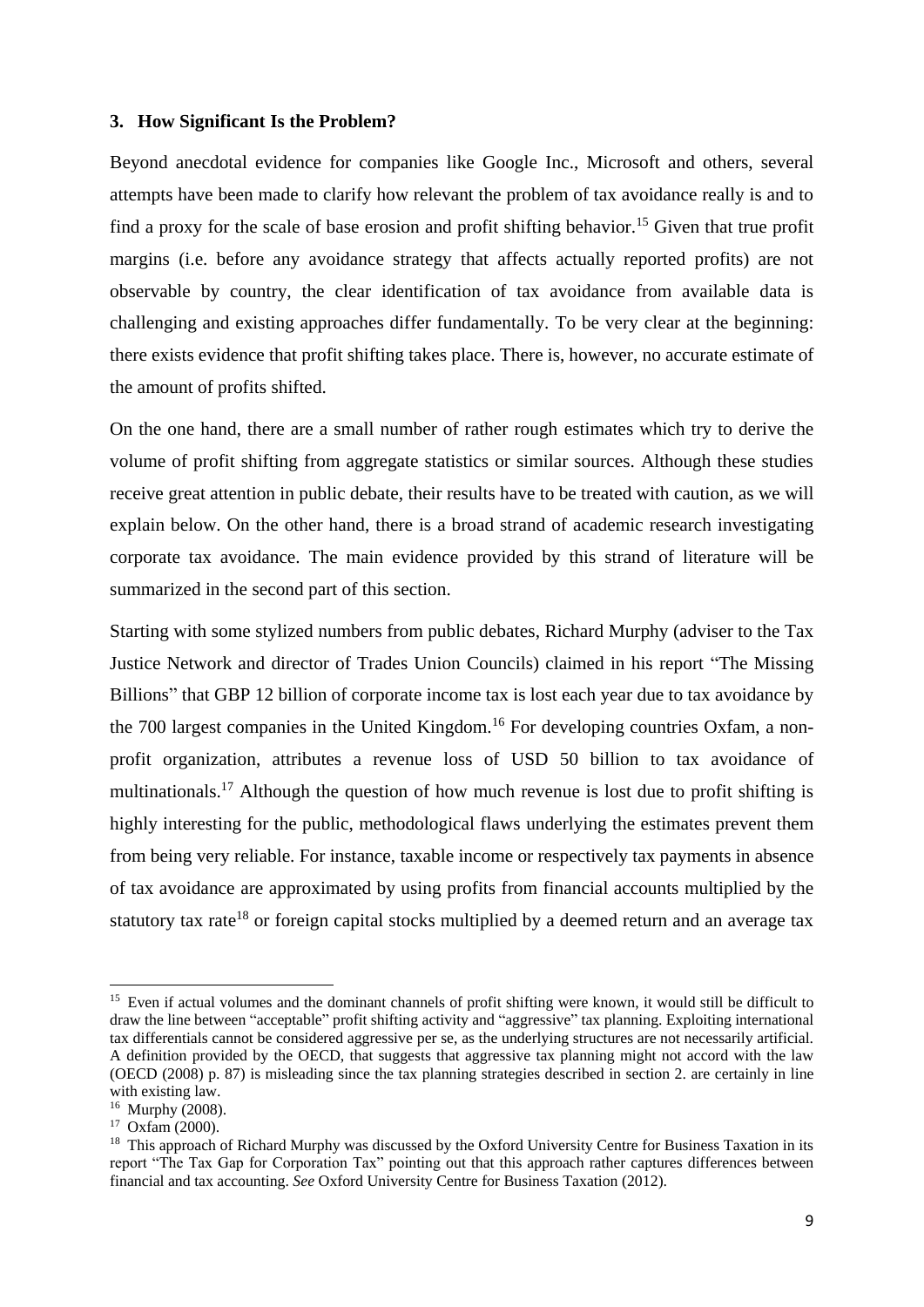rate.<sup>19</sup> Comparing taxable profits with these inadequate benchmarks reveals conceptual differences between the underlying statistics rather than the scale of profit shifting activity.

Beyond these rough approximations of profit shifting volumes, a wealth of empirical research studies assesses the significance of corporate tax avoidance and its sensitivity with respect to international tax incentives. Turning now to this broad group of empirical approaches, two different strands of literature can be distinguished. The first strand of studies provides rather general evidence for profit shifting by asking how tax rate differentials affect reported pre-tax profits. In their seminal work, Grubert and Mutti as well as Hines and Rice show for the United States that there is indeed an empirical relationship between the profitability reported by US multinationals' foreign affiliates and respective host country tax rates.<sup>20</sup> Huizinga and Laeven provide evidence that reported profits of European subsidiaries depend on their specific tax incentives and profit shifting potential given the structure of the whole multinational group.<sup>21</sup> Also for Europe, Egger, Eggert and Winner directly compare tax payments of multinational firms and a group of domestic firms using propensity score matching and find that multinational firms pay substantially less taxes.<sup>22</sup> Dharmapala and Riedel use a novel identification strategy by asking how a shock in earnings at the parent's level transmits to group entities located in high- or low-tax countries.<sup>23</sup> Fuest, Hebous and Riedel study income shifting through debt. They find that financing structures of multinational entities in developing countries react more sensitively to tax differences than in developed countries, suggesting that developing countries with high taxes may be more vulnerable to tax planning.<sup>24</sup>

The findings of these studies strongly support the idea that multinational groups reallocate profits globally as to minimize the overall tax burden. Several other studies corroborate this conclusion although the estimated effect size differs according to the employed profit variable, the measure of the tax incentive and the econometric approaches. A recent quantitative survey of this literature is provided by Heckemeyer and Overesch.<sup>25</sup>

**.** 

<sup>&</sup>lt;sup>19</sup> The shortcomings of this approach are discussed by Fuest and Riedel, who argue that, among other critical assumptions, the role of tax incentives and tax base regulations is neglected in these estimations. *See* Fuest/Riedel (2010).

<sup>&</sup>lt;sup>20</sup> Grubert/Mutti (1991); Hines/Rice (1994).

<sup>21</sup> Huizinga/Laeven (2008).

 $22$  Egger/Eggert/Winner (2010).

<sup>23</sup> Dharmapala/Riedel (2013).

<sup>24</sup> Fuest/Hebous/Riedel (2011).

<sup>25</sup> Heckemeyer/Overesch (2013).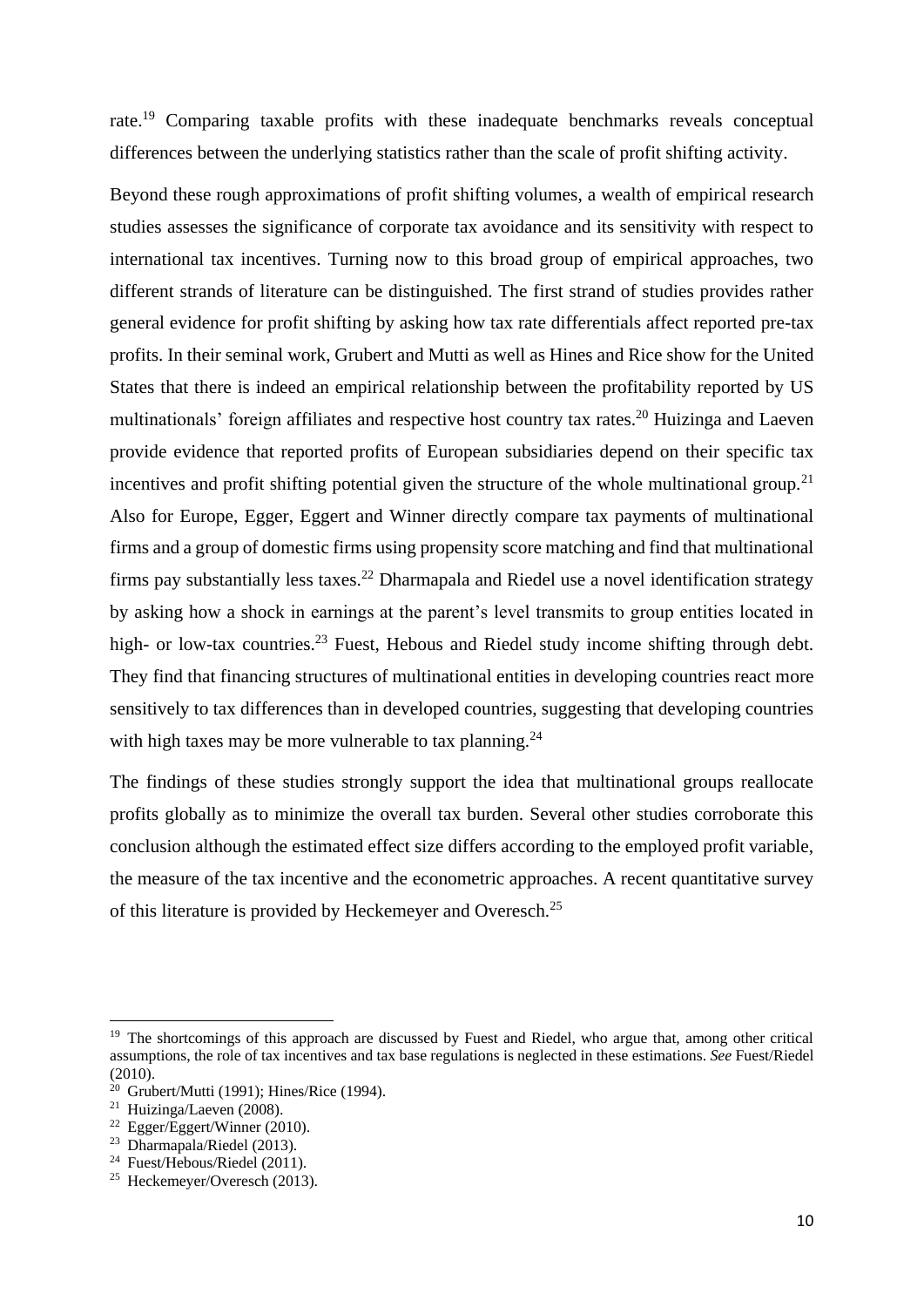Given the general finding that profits are shifted within multinationals, the question arises which strategies to reallocate profits within the group can be identified empirically. This is the focus of the second strand of literature. In principle, profits earned in high-tax countries can be channeled to lower taxed group entities via debt financing or via non-financial strategies such as transfer pricing and licensing of IP. With respect to debt financing, Desai, Foley and Hines provide empirical evidence that multinationals use intra-company loans to mitigate tax payments of subsidiaries in high-tax locations.<sup>26</sup> Clausing shows that intra-firm transfer prices for intra-group transactions are sensitive to international tax rate differentials.<sup>27</sup> Furthermore, there is robust evidence that tax considerations are important for the intra-company allocation of intangible property. <sup>28</sup> Desai, Foley and Hines show that large international firms with extensive intra-firm trade and high R&D intensities are the most likely to use tax havens.<sup>29</sup>

Although there are good reasons to believe that transfer pricing and licensing of IP represent the predominant route used to shift profits abroad, $30$  the empirical evidence is not clear cut. Evaluating the general evidence for profit shifting, Heckemeyer and Overesch indeed corroborate the expectation of non-financial profit shifting techniques to play the most important role. Results by Dharmapala and Riedel instead suggest a larger effect of debt financing whereas the results of Grubert point to equal shares. $31$ 

To conclude, empirical evidence on corporate tax avoidance is robust and significant. Moreover, it is clearly shown that both licensing and transfer pricing as well as group financing strategies are used to reallocate profits within the group. It is, however, less clear which strategy of tax avoidance is most relevant. Finally, very little is known on the actual revenue consequences of these strategies.

#### **4. How Would We Like International Corporate Taxation to Work?**

How we would like international corporate taxation to work depends on what we expect from the corporate income tax. On the one hand, corporate income taxes can be considered as a substitute for the personal income tax. The income tax is usually levied according to the

**.** 

<sup>26</sup> Desai/Foley/Hines (2004).

<sup>&</sup>lt;sup>27</sup> Clausing  $(2003)$ .

<sup>28</sup> Dischinger/Riedel (2011); Karkinsky/Riedel (2012).

<sup>29</sup> Desai/Foley/Hines (2006).

<sup>&</sup>lt;sup>30</sup> The interest rate on intra-group loans can be directly compared to the market interest rate, profit shifting thus being limited to it, whereas there is, in principle, more discretion in setting transfer prices on highly specific group transactions as pointed out by Overesch and Schreiber, *see* Overesch/Schreiber (2010).

 $31$  Grubert (2003).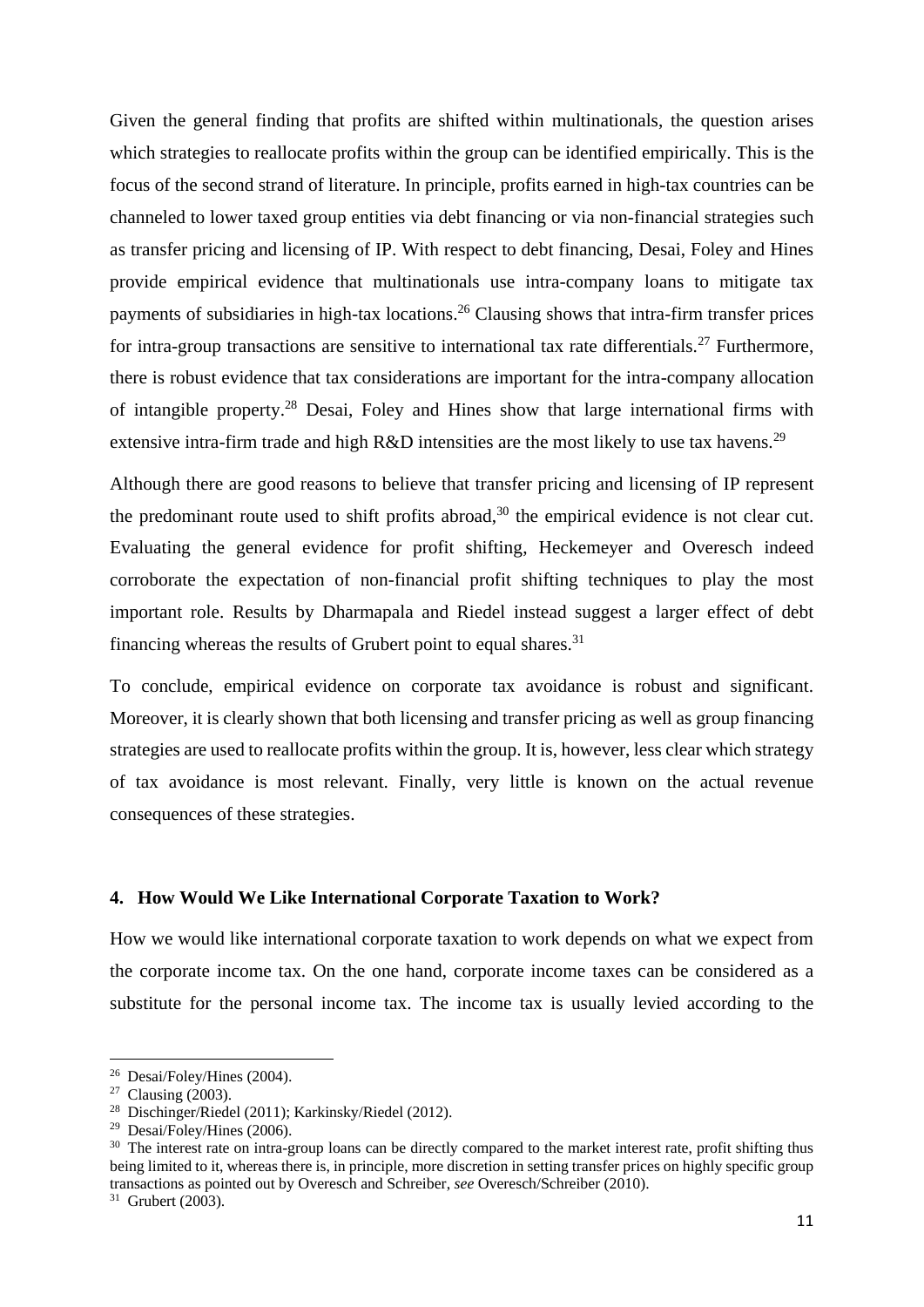residence principle. Theoretically, residence-based taxation of corporate income requires direct apportionment of profits to the owners of a company. In practice, this is difficult to achieve. Profits are therefore taxed at the corporate level. Residence-based corporate taxation would thus imply that multinational companies are liable to tax on their accrued worldwide income. Accordingly, foreign subsidiaries would be treated as transparent for tax purposes.

Alternatively, one could argue, that income tax is considered as an instrument to make firms pay for benefits they get from public services and other advantages provided by the country where they produce or sell their products. According to this concept of source taxation, resident corporations are not liable to tax on their worldwide income but only their domestic profits are subject to tax. Any foreign profits should instead be taxed where they have been generated.

The advantages and disadvantages of these concepts have been discussed extensively in the literature on international taxation. No consensus has so far been reached as to which of these concepts is superior. Against this background, our policy considerations in section 5. take the existing international income tax systems as a starting point, i.e. corporate taxation is based on income determined by separate accounting and includes elements of both residence and source principle. Given that, the following principles should find widespread support:

- 1. the international tax system should avoid double taxation of corporate profits;
- 2. the international tax system should avoid non-taxation of corporate profits.

These rules imply that source- and residence-based taxes can coexist, provided that taxes on income paid in the source country are credited in the residence country.<sup>32</sup> Tax avoidance typically implies that these rules are violated. In addition, tax avoidance may distort the capital allocation because it distorts competition between firms with different opportunities to avoid taxes.

#### **5. Policies to Address Profit Shifting and "Aggressive" Tax Planning**

For tackling profit shifting and "aggressive" tax planning it is useful to distinguish four approaches, as explained in the introduction:

- (1) extension of residence taxation;
- (2) extension of source taxation;

<sup>&</sup>lt;sup>32</sup> Clearly, the notion that corporate income should be taxed once, rather than twice or not at all, raises the question whether taxation at a very low rate or even zero rating is acceptable.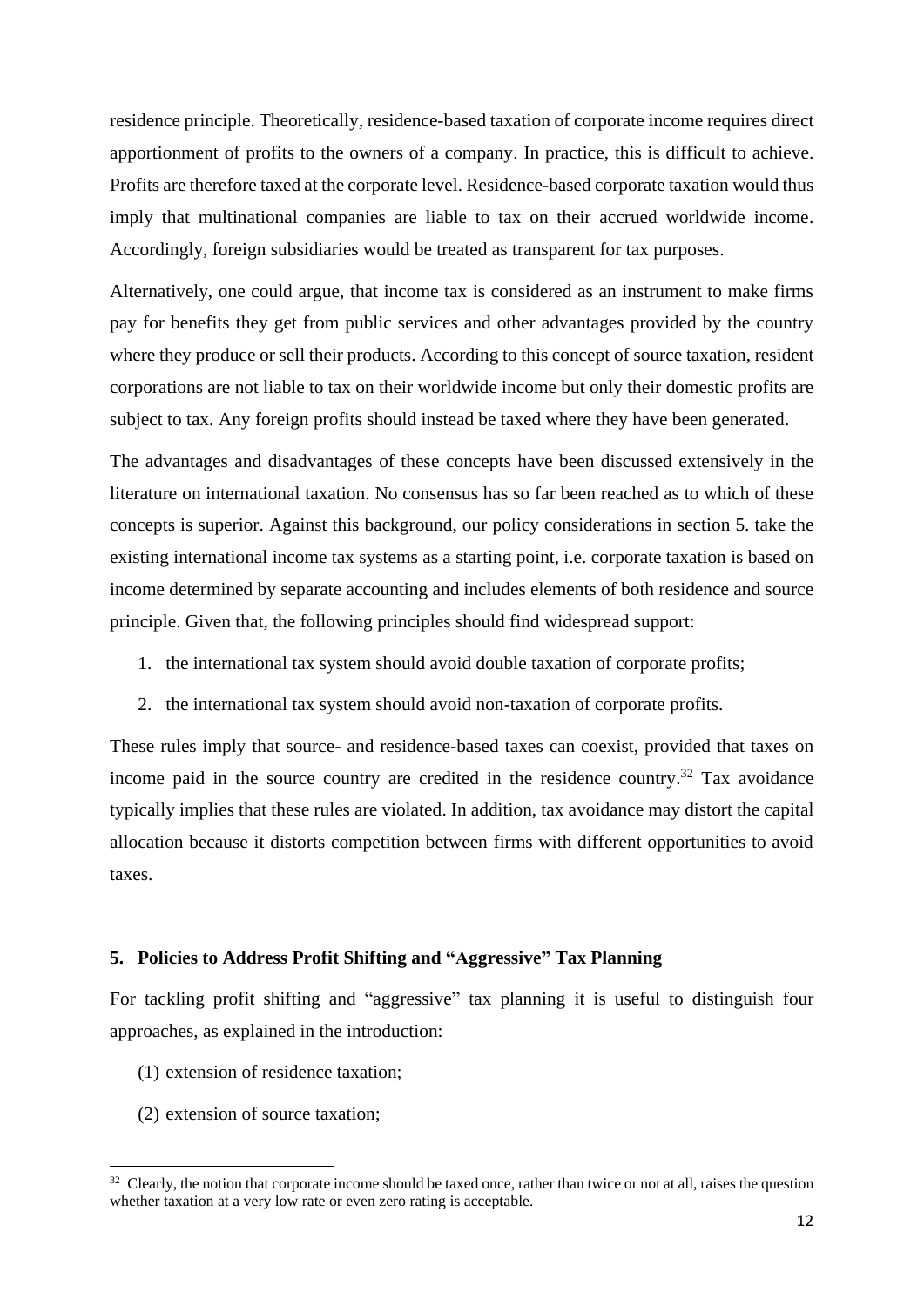- (3) fundamental reforms of corporate income taxation; and
- (4) stricter reporting and transparency requirements.

In this section we present specific policy options for each approach and analyse their potential to tackle profit shifting in general and IP-based tax planning structures as presented in section 2. in particular.

#### *(1) Extension of residence taxation*

To avoid profit shifting by strengthening residence taxation one option is to tighten CFC rules so that they effectively prevent sheltering low-taxed passive income from residence taxation. The European Commission and the OECD consider this option. Another policy option is to define rules that consistently determine tax residence across countries or that at least tackle double non-taxation resulting from qualification conflicts.

Both measures for strengthening residence taxation have the potential to reduce tax avoidance of multinationals. However, not all countries might be willing to implement them because while some countries lose as a result of profit shifting other countries gain. It might for example not be in the interest of the United States to tighten CFC rules or to change the rules for tax residence, because US multinational firms would then lose the competitive advantage of avoiding European corporate income taxes on foreign income. Also various European countries, among them Luxembourg, the Netherlands, Switzerland and the United Kingdom compete for tax bases and jobs by drastically reducing residence taxation on mobile income through IP Box Regimes. Hence, waiting for these countries to tighten residence taxation is not a realistic option.

However, pressure could be put on countries by establishing a set of rules which prevents them from operating specific tax incentives like IP Box Regimes. One possibility for this is the existing EU Code of Conduct for business taxation.<sup>33</sup> So far, the Code of Conduct has been successful since many Member States have withdrawn tax regimes considered as harmful in the past 15 years. However, the Code of Conduct is legally not binding and does not offer precise definitions of harmful tax regimes. It is therefore not clear whether the Code of Conduct covers IP Box Regimes. Another possibility is the application of State aid provisions by the European Commission to IP Box Regimes and its approval by the European Court of Justice. One has to

**.** 

<sup>33</sup> European Communities (1998).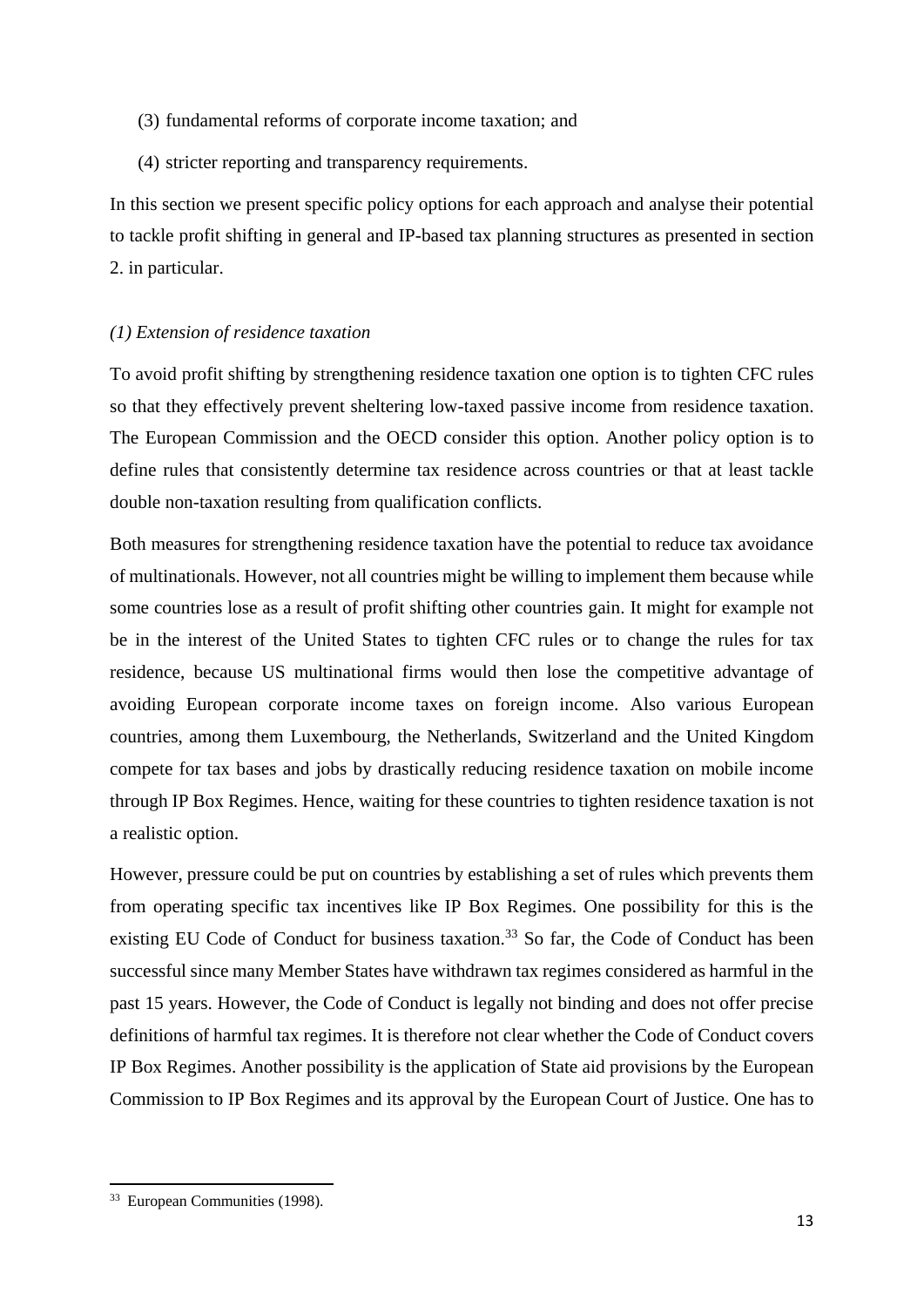be aware, however, that even if IP Box Regimes were ruled out, other possibilities for profit shifting would remain.

#### *(2) Extension of source taxation*

One possibility to strengthen source taxation is the implementation of deduction restriction rules for payments on intra-group contractual relations such as interest and royalty payments. Many countries already apply so-called thin capitalization rules or earnings-stripping rules to counter profit shifting via intra-group or even third-party debt financing. To tackle profit shifting via licensing, comparable deduction restriction rules for intra-group royalty payments could be introduced. Both options are included as action no. 4 in the OECD's action plan adopted by the G20 in July 2013. However, the implementation of such rules has serious drawbacks. They do not only affect arrangements designed to avoid taxes but also arrangements which exist for good economic reasons. Moreover, deduction restriction rules reduce the consistency of the law and, in particular, often cause double taxation.<sup>34</sup> This is because the underlying payments although not deductible in the source country are still considered as taxable income in the residence country. There is strong evidence<sup>35</sup> that the extension of source taxation, which results in a definite tax burden at source, has a negative impact on investment.

Another unilateral measure for strengthening source taxation<sup>36</sup> is the implementation of a general anti-avoidance rule (so-called GAAR) into the tax code as proposed by the European Commission in December 2012.<sup>37</sup> GAAR would disallow the deductibility of payments such as royalties and interest to tax havens under certain conditions. This policy option is also not recommendable due to several reasons. First, it is difficult to draw the line between a wholly artificial structure and one that has economic substance. Hence, it might be quite easy for companies to circumvent the application of GAAR. Second, it has to be emphasized that tax planning, even if considered as aggressive, is not illegal. Third, the effectiveness of such a rule depends strongly on the interpretation by the national courts, which leads to considerable uncertainty in the application of tax law.

<sup>34</sup> However, for a proposal that is supposed to avoid double taxation *see* Lodin (2011).

<sup>35</sup> For surveys *see* de Mooij/Ederveen (2003); Feld/Heckemeyer (2011).

<sup>&</sup>lt;sup>36</sup> We define it as a source country tool because it is mostly used as such. However, properly employed it can also be applied to strengthen residence taxation.

<sup>37</sup> European Commission (2012c).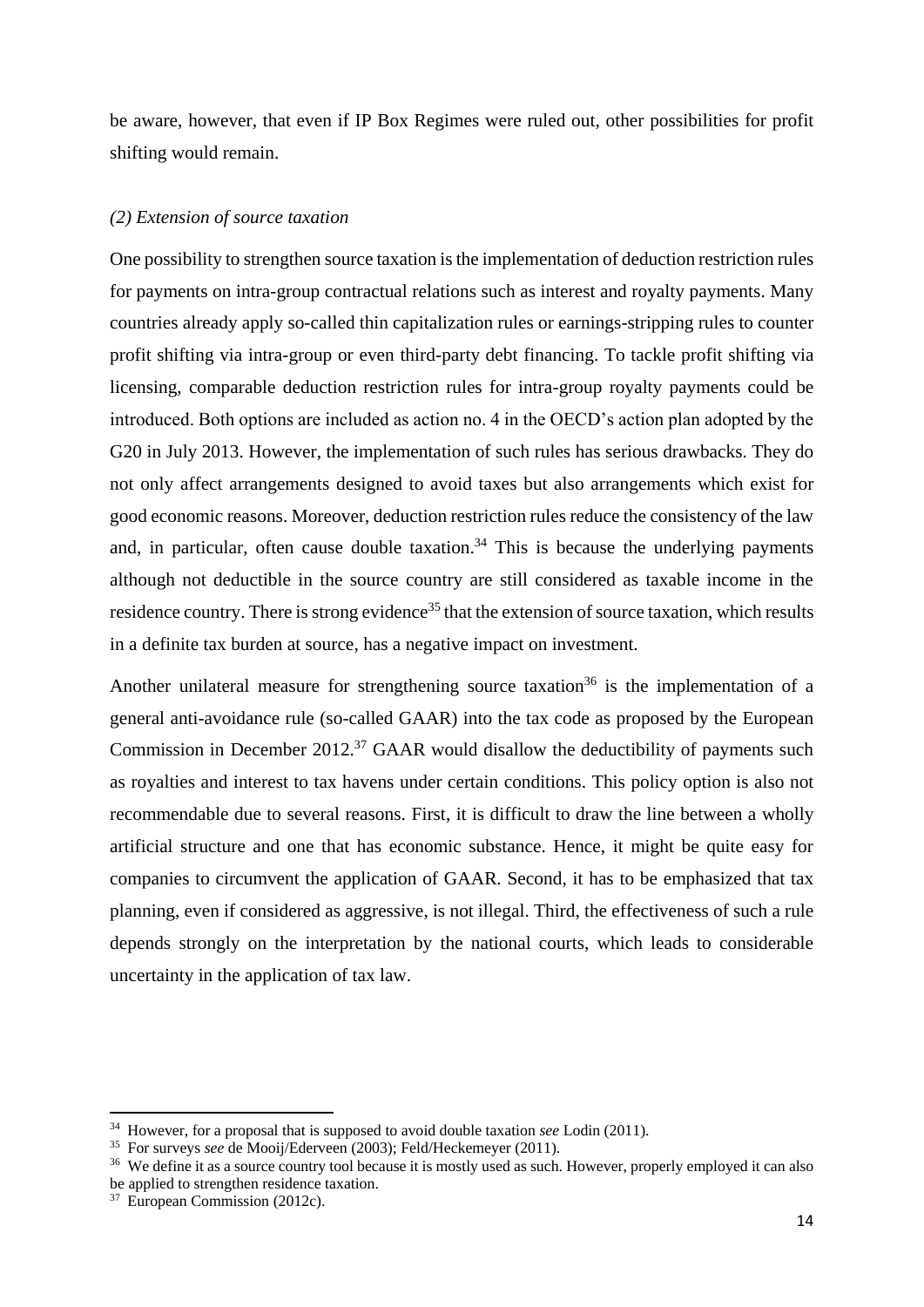A third possibility to particularly avoid profit shifting by licensing is to ensure an adequate valuation of intangible assets and relating royalty payments. With respect to the transfer of intangibles, this can be done by implementing an adjustment clause in the national tax code which provides tax authorities with the opportunity to levy additional exit taxes if the earnings potential turns out to be substantially higher than initially expected. Applying such a rule also to buy-in payments made under cost-sharing agreements and effectively ensuring its application could reduce the tax advantage stemming from IP tax planning strategies. Concerning the deductibility of royalty payments, countries need to strictly apply the arm´s length principle to avoid base erosion. However, as assessing arm´s length prices for intra-group royalties is very difficult, even a strict enforcement of the arm´s length standard does not ensure an objective valuation of transfer prices. Focusing on profit-based methods, like, for example, the profit split method to determine transfer prices might improve the arm´s length principle by making transfer prices more objective. As already mentioned with respect to measures for strengthening residence taxation, here again the problem occurs, that it might not be in the interest of all countries to strengthen source taxation. Ireland, for example, has few incentives to adapt its transfer pricing rules if companies using the existing rules create jobs for highly qualified employees in Ireland.

A promising way of tackling profit shifting could be the extension of source taxation by imposing withholding taxes on interest and royalty payments, which then would be creditable in the residence country. Raising withholding taxes on both royalties paid to EU Member States and royalties paid to third countries would render the IP-based tax planning strategies described in section 2. ineffective. Moreover, an internationally coordinated extension of source taxation would avoid double taxation. It thereby has to be stressed, that enhancing source taxation also requires that residence countries credit withholding taxes. Such a reform towards more source taxation at the international level requires a modification of bilateral tax treaties as well as the EU Interest and Royalties Directive. In addition, pressure has to be put on European countries that do not levy withholding tax on interest (e.g. Germany) or royalties (e.g. the Netherlands) respectively according to their national tax law. It is surprising for us that neither the European Commission nor the OECD considers this option. In our view the levy of withholding taxes by source countries and the obligation of resident countries to credit them is – given the ongoing public debate – an appropriate measure to ensure that multinationals pay a fair share of taxes in countries where they operate.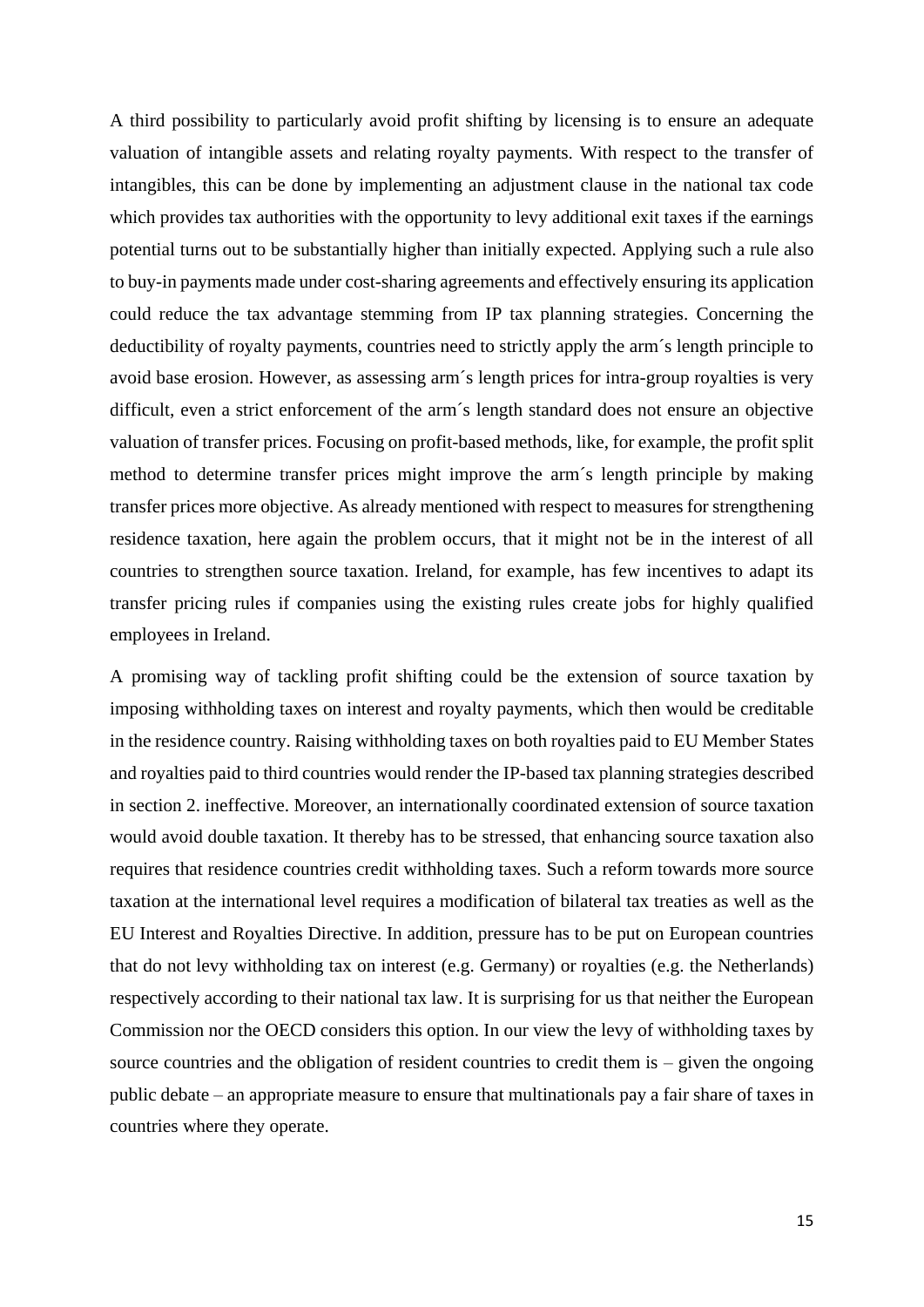Withholding taxes are less helpful when it comes to companies that do not create a taxable presence in countries where they carry out functions and sell their products. This is for example true for multinationals selling their goods via the internet. If Ireland or the Netherlands levied a withholding tax on royalties, this would render the "Double Irish Dutch Sandwich" structure void, but multinationals with online sales could still keep their effective tax rates low by locating their operating company in a low-tax country like Ireland and thereby avoiding a nexus in all other countries. Another option to enhance source taxation, which could complement levying withholding taxes, is therefore to ensure the recognition of a taxable presence in the source country. This can for example be done by adapting the concept of permanent establishment (PE) to the digital economy. One possibility for this is to stipulate the creation of a PE in the customer's residence state upon collection of customer data.<sup>38</sup> Another way of tackling the problem would be an effective collection of value added tax (VAT) in the digital economy as considered by the OECD (*see* action no. 1).

Due to the revenue redistribution that comes along with coordinated reforms to strengthen source taxation, both policy options described above might also face difficulties to find broad international approval. Apparently, this is because if source taxation is increased, residence countries will at the same time lose tax revenue due to a higher amount of creditable foreign taxes or exempt foreign income. As long as countries or regions have no clear indication about how much they will gain and lose in tax revenue due to the extension of source taxation on capital imports and the reduction of residence taxation of capital exports it is therefore not clear whether measures to prevent "aggressive" tax planning are actually desirable. Here, further research on the revenue implications is necessary.

#### *(3) Fundamental reforms of corporate income taxation*

Profit shifting can also be addressed by fundamental reforms of the international tax system. Currently, the separate entity principle based on transfer prices following the arm's length standard prevails. As described above, the enforcement of the arm´s length standard often fails due to the high specificity of intra-firm goods. Therefore, the European Commission proposed to replace the system of separate accounting by formula apportionment.<sup>39</sup> According to the Common Consolidated Corporate Tax Base (CCCTB), the income of a group is consolidated and split between tax authorities according to a formula that includes proportional assets,

<sup>38</sup> *See* Collin/Colin (2013).

<sup>39</sup> European Commission (2011).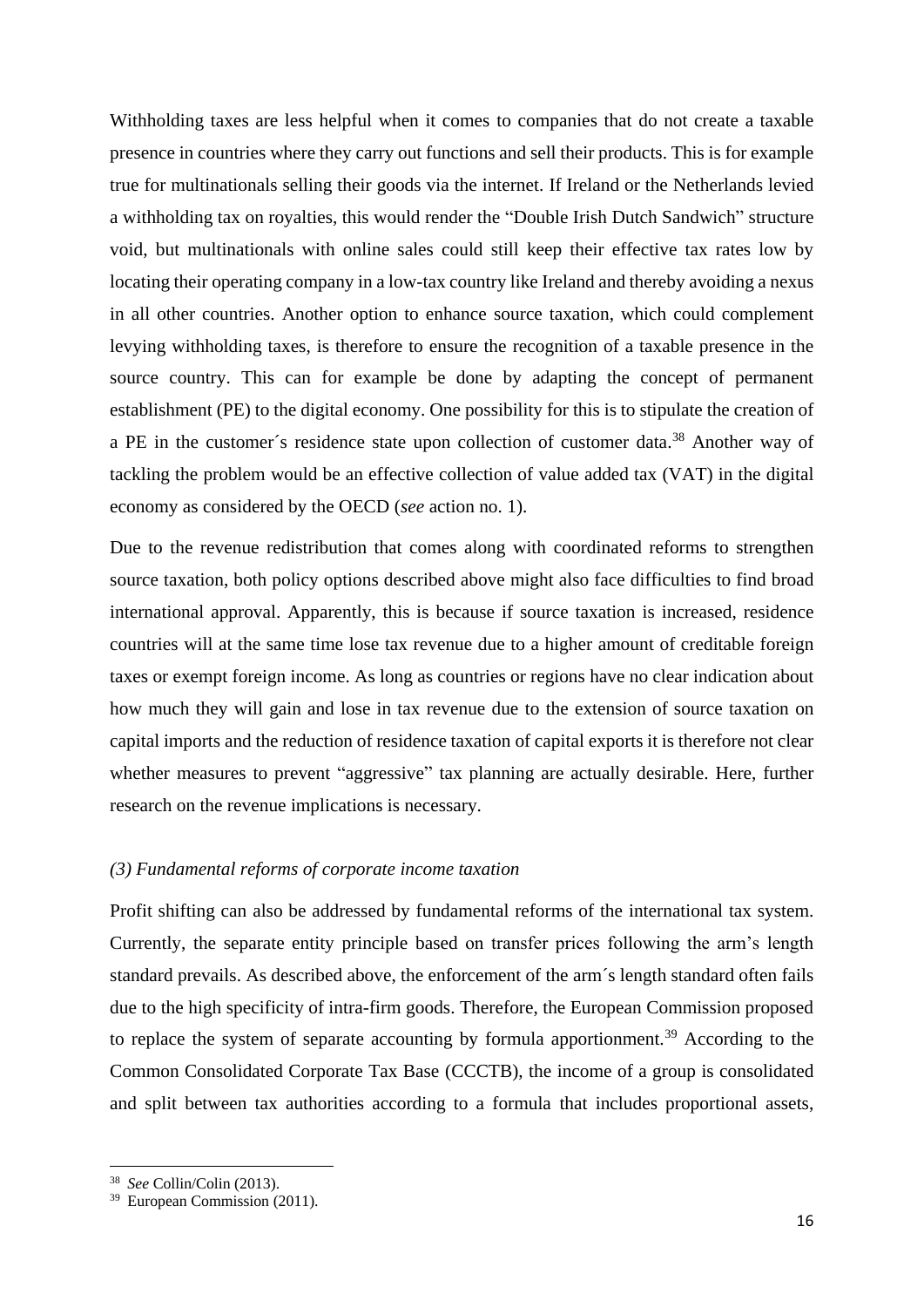payroll and sales. Within the European Union this concept makes determining transfer prices for tax purposes obsolete and avoids the related measurement problems. However, defining the elements of the formula as well as their respective weights is a controversial issue and the determination of transfer prices remains necessary for transactions at the boundaries of the European Union. Although formula apportionment will mitigate important shortcomings of separate accounting, it will, at the same time, create new distortions.<sup>40</sup> Beyond concerns against a formula apportionment from a theoretical point of view it has to be stressed, however, that in particular the sales factor in such a formula could turn out to be very robust against profit shifting since the consumer market of multinationals cannot be manipulated.<sup>41</sup>

An alternative approach would be to introduce a destination-based cash flow tax which ties taxation of corporations to the location of consumption.<sup>42</sup> Again, as for a CCCTB, the appeal of this concept is that consumption is likely to be less mobile and more difficult to manipulate for tax purposes than income.

Both fundamental reform options are promising and may solve central problems of the current tax system. However, the optimal design of such rules has to be elaborated further and there is currently no consensus between countries in sight about either of these reform options. Hence, the more fundamental approaches are not an appropriate measure to tackle profit shifting in the short-run. Rather, they would require a huge reform effort and need a considerable degree of international coordination and harmonization. It could even turn out that either a CCCTB or a destination-based cash flow tax has to be implemented on a worldwide basis. It is therefore not surprising that fundamental reforms of income taxation are not on the agenda of either the European Commission or the OECD.

#### *(4) Stricter reporting and transparency requirements*

As a fourth approach to tackle profit shifting and tax avoidance we should mention an entirely different policy option: a change in reporting and publicity rules regarding taxes paid by multinational companies. One proposal in this respect, the so-called country-by-country reporting, was initially brought forward by civil society organizations<sup>43</sup> and is now also

**.** 

<sup>40</sup> *See* Devereux (2004); Altshuler/Grubert (2010); Hines (2010).

<sup>41</sup> For a proposal to adopt a formulary profit split using a sales only formula *see* Avi-Yonah/Clausing/Durst (2009). For a critical evaluation of destination sales formula apportionment *see* Morse (2010).

<sup>42</sup> *See* Bond/Devereux (2002); Auerbach/Devereux/Simpson (2010). For an evaluation of legal issues associated with this proposal *see also* generally Shay/Summers (1997).

<sup>&</sup>lt;sup>43</sup> The idea was first developed by Richard Murphy, a former chartered accountant working for Tax Justice Network and other civil society organizations.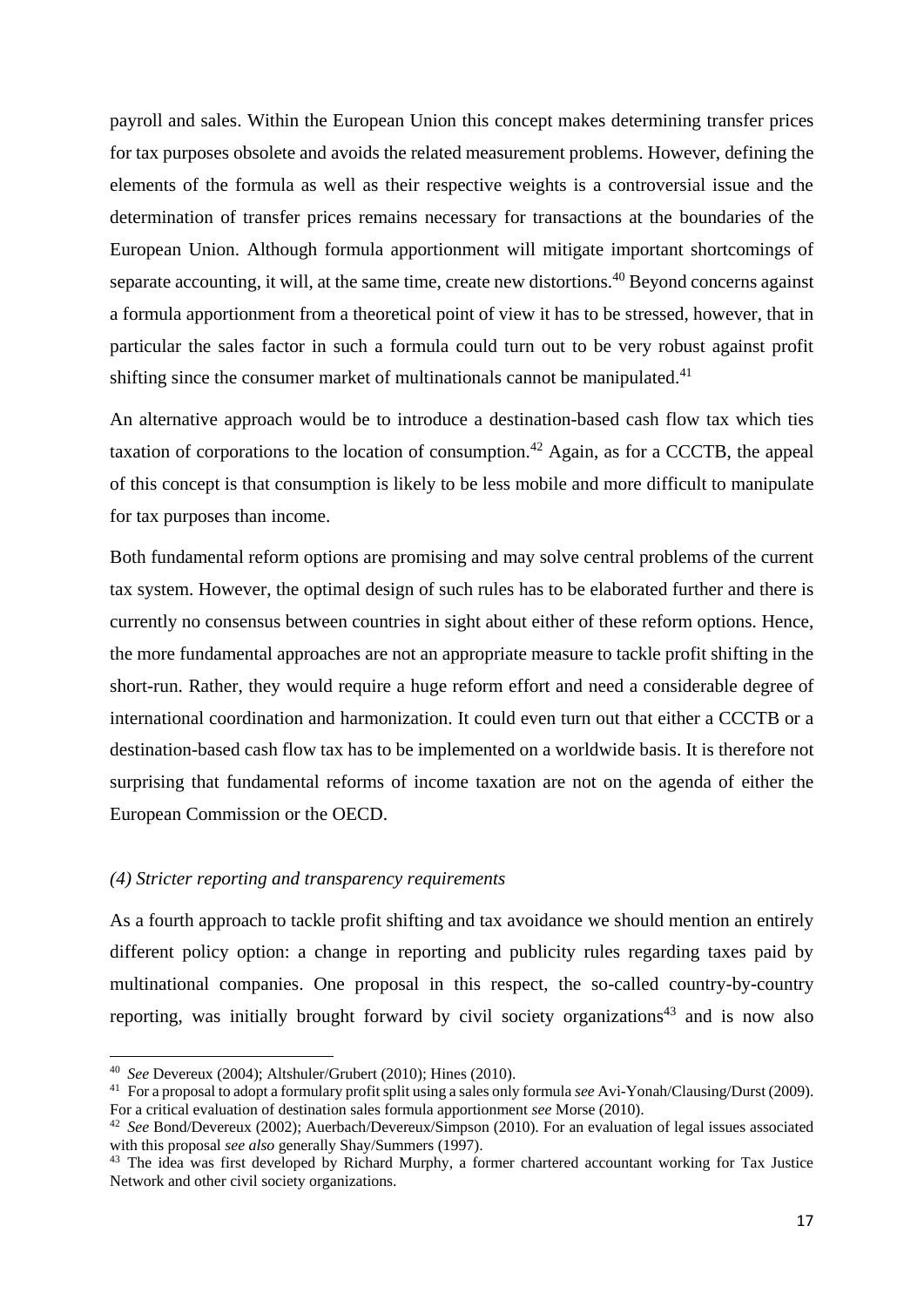discussed in certain countries (e.g. Germany)<sup>44</sup> and at the level of the European Union.<sup>45</sup> Such a measure would require multinationals to publicly disclose data on the financial performance like sales, purchases, labour costs and number of employees, financing costs, pre-tax profits, nature and value of assets and the tax charge split between current and deferred tax to the public on a country-by-country basis. In this context it is important to distinguish between reporting to the tax authorities and public disclosure of tax information. The main objective of countryby-country reporting proposals is to achieve public disclosure.

Proponents of this approach essentially pursue two objectives. First, companies may be held accountable for the amount of tax they pay or fail to pay in individual countries. Second, governments and their tax administrations may be held accountable for the way in which they treat multinational investors. Whether public debate about taxes paid by multinationals in different countries can act as a substitute for legislation or whether it creates pressure for governments to improve tax legislation is an open question. Additional open issues are related to the objective and justification, legal aspects and the mechanism for disclosure of country-bycountry reporting.<sup>46</sup>

## *Objective and justification*

Country-by-country reporting was initially discussed as an option to increase transparency in the extractive industries (e.g. oil, gas and mining industries) for developing countries. Revenues from natural resources are an important source of income for these countries. The view here is that governments in developing countries find it extremely difficult to collect taxes from certain large companies. Transparency in this respect might be useful in combating corruption. Whether combating corruption justifies the extension of country-by-country reporting to other industry-sectors is a controversial issue. Profit shifting and tax planning – even if considered as aggressive – is not per se against the law. Moreover, there are certainly many taxpayers other than multinationals (in particular individuals) conducting tax planning and income shifting. To be consistent, countries would thus need to tighten transparency requirements also for these groups of taxpayers. Nonetheless, if there are unintended gaps or loopholes in the tax laws, then, above all, the legislator has to remove them. As pointed out in section 2. and discussed above, many gaps and loopholes as well as the measures for closing them are well known.

<sup>44</sup> *See* Fraktionen SPD und BÜNDNIS 90/DIE GRÜNEN, note 8, suggesting a country-by-country reporting for multinational investors in Germany.

 $45$  Brunsden (2013).

<sup>46</sup> For a detailed discussion of county-by-country reporting *see* Oxford University Centre for Business Taxation (2011).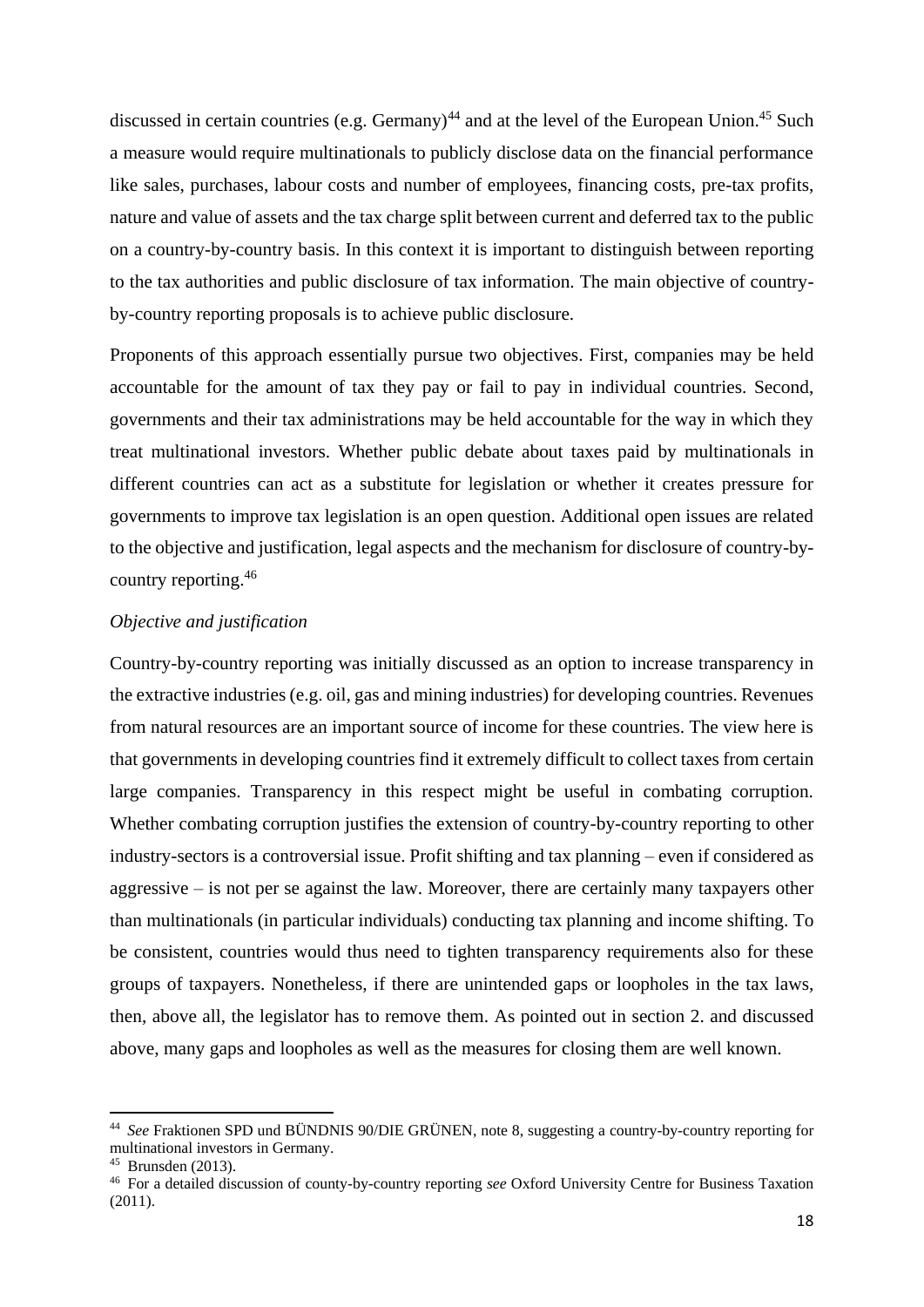#### *Legal aspects*

**.** 

Country-by-country reporting has to consider legal restrictions. Here, first of all, the confidentiality of tax returns in most countries around the globe has to be mentioned. Moreover, the competitive position of multinationals could be jeopardized if country-by-country reporting is not a universal standard. In addition, it could be possible that such information is misinterpreted and, hence, increases the reputational risk of multinationals.

### *Mechanism for disclosure*

Advocates of country-by-country reporting propose as an instrument for disclosure the consolidated financial accounts of multinationals, possibly by an extension of the segmental reporting requirements laid down in the International Financial Reporting Standards (IFRS). Again, here, several concerns arise. First, it is doubtful that consolidated financial accounts are the proper instrument for country-by-country reporting since these accounts are supposed to provide decision useful information about the group of companies as a whole single entity. Second, like other accounting standards such as US-GAAP, IFRS follow a forward-looking approach, while country-by-country tax reporting is strictly backward-looking. This is relevant for example if deferred taxes are required to be reported. This part of the total tax charge is based on reliable expectations about the future. Third, accounting standards already prescribe considerable reporting requirements such as segmental reporting and the tax reconciliation. This is done by a regional or product-based reporting. There is, however, no obligation to report about the tax charge in such a detail as proposed by country-by-country reporting. This aspect relates to the legal restrictions mentioned above. Therefore, a special disclosure form separate from financial accounts seems to be more adequate. Again, legal concerns remain if this information was made available to the public.

To summarize, the objectives and the justification of stricter reporting and transparency requirements for multinationals are vague. Moreover, depending on how the reporting requirements are implemented, there may be a trade-off between the administrative effort and cost of country-by-country reporting and the potential benefit in terms of improved tax compliance. A potentially more efficient way to push back tax avoidance by collecting more information on tax planning strategies would be to implement a "disclosure of tax avoidance schemes-regime" as already exists in the United Kingdom<sup>47</sup> and some other countries and which requires tax advisers to disclose the tax planning structures they sell to their customers.

<sup>47</sup> The regime was introduced in 2004, for details *see* HM Revenue & Customs (2013).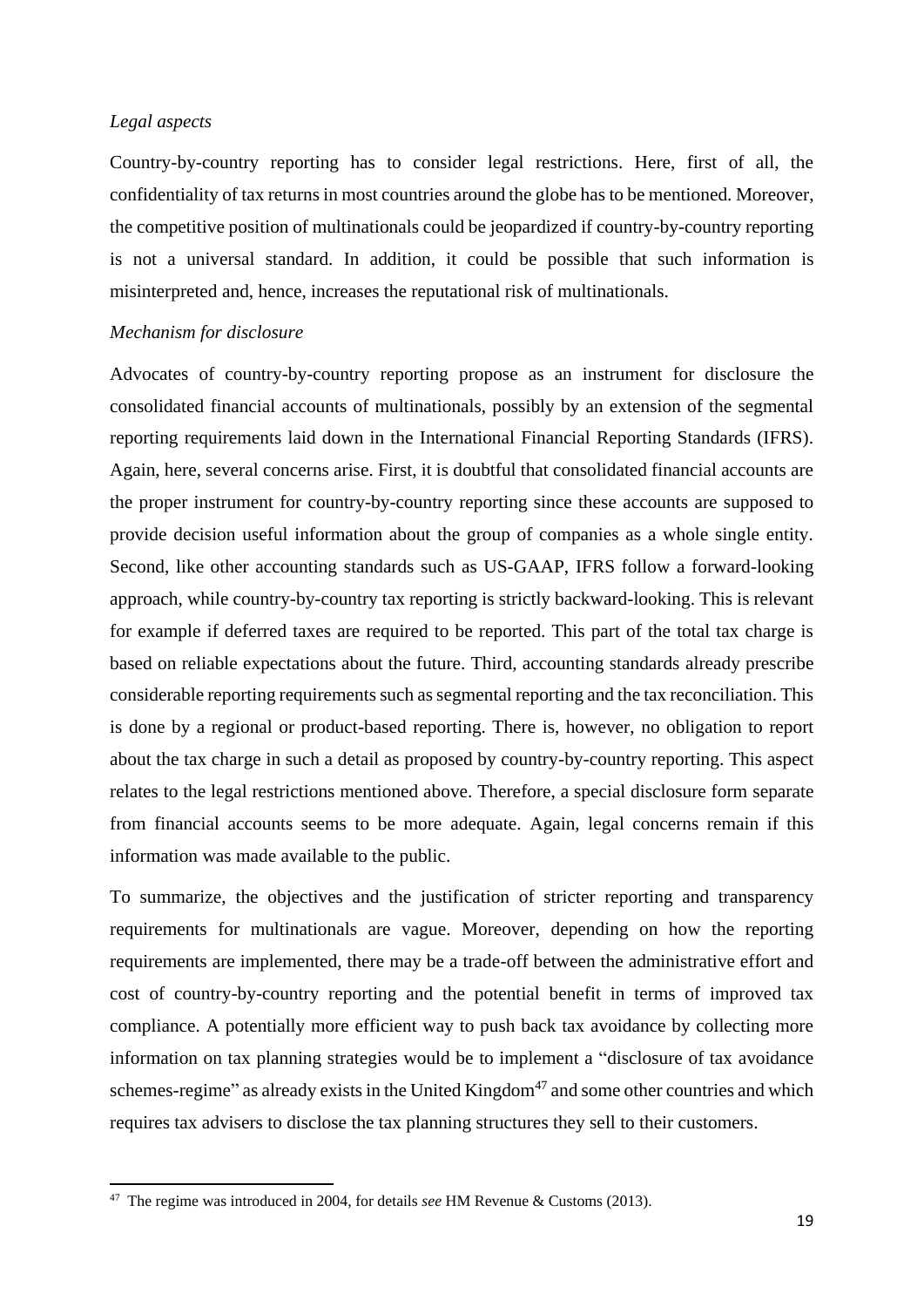#### **6. Concluding Remarks**

This article contributes to the recent debate on tackling profit shifting and tax avoidance and aggressive tax planning strategies by multinational firms.

Profit shifting and tax planning – even if considered as aggressive – are not violations of the law, even if they are in conflict with what was intended. As described for prominent IP-based profit shifting models, multinational investors benefit from gaps or loopholes in the tax laws. Many gaps and loopholes are well known. It is up to tax legislators to remove them.

There is solid empirical evidence demonstrating that profit shifting does indeed take place. The scale of profit shifting and the impact on tax revenue are difficult to measure, but it is plausible that the tax revenue losses are significant, as are the competitive distortions between firms which, due to their particular characteristics, differ in the opportunities to avoid taxes.

As a guideline for policies against tax avoidance by multinational firms, we suggest that the international tax system should at the same time avoid double taxation and non-taxation of corporate profits.

Measures directed against profit shifting which are currently discussed, including the measures suggested by the European Commission and the OECD, can be summarized under the following four headings:

- (1) extension of residence taxation;
- (2) extension of source taxation;
- (3) fundamental reforms of corporate income taxation; and
- (4) stricter reporting and transparency requirements.

Our findings suggest that the enforcement of residence taxation is a difficult task, mainly because some countries are likely to be reluctant to move into this direction and unilateral action can only address certain forms of income shifting.

The extension of source taxation seems to be more promising. Here, anti-avoidance measures, like deduction restriction rules for interest and royalty payments or a general anti-avoidance rule (GAAR) are not recommended, as the first may cause double taxation and the second is likely to be ineffective.

In the short-run, we especially recommend to impose new or to extend existing withholding taxes on interest and royalty payments. This measure effectively tackles currently used tax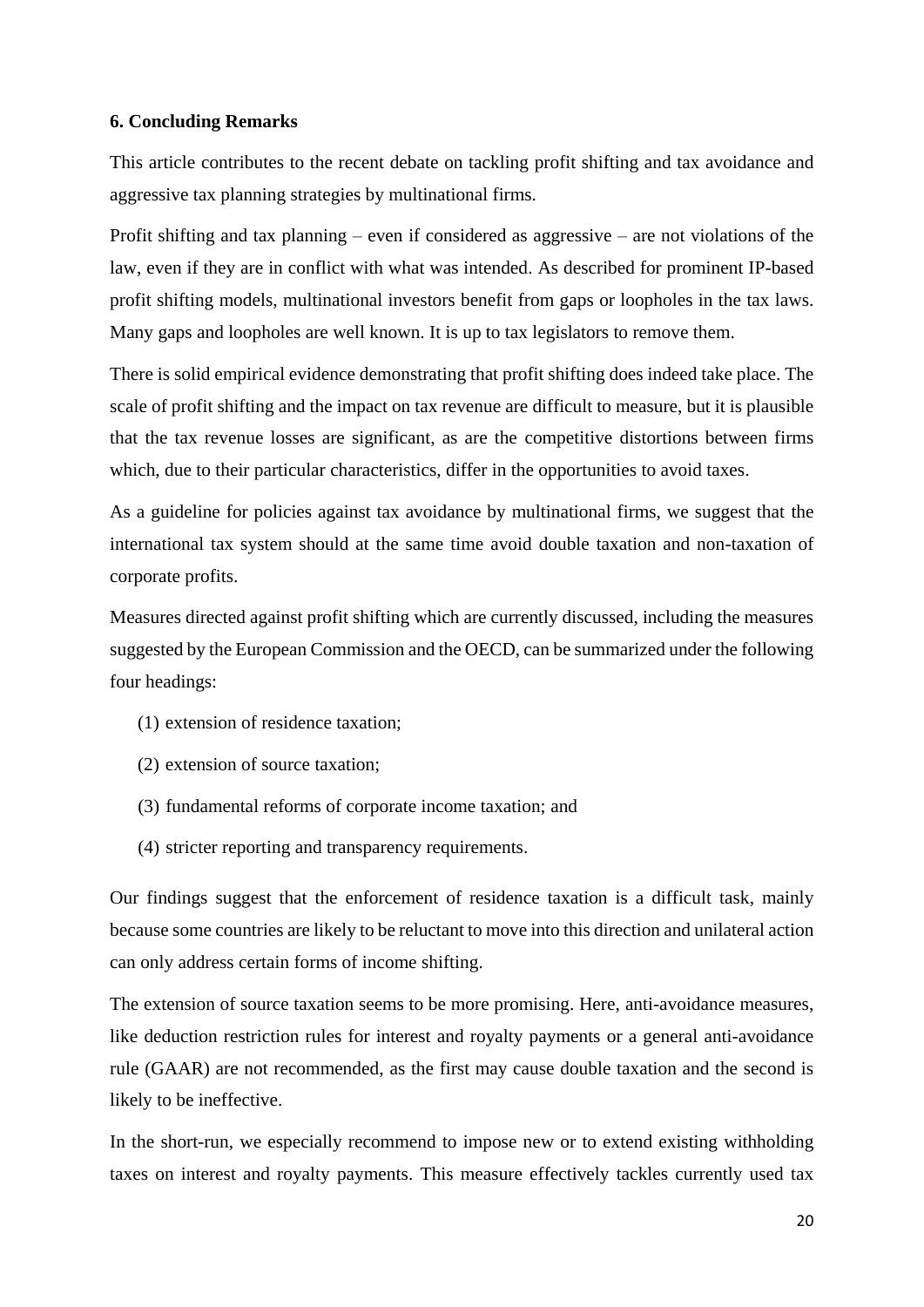planning structures and does not distort investment decisions as long as withholding taxes are credited in the residence country. Surprisingly, such a proposal is neither on the current agenda of the European Commission nor of the OECD. Since the redistribution of tax revenues between countries will be affected by imposing withholding taxes, it is, however, not clear whether this measure is desirable and whether countries are actually willing to crowd back tax avoidance. Here, further research on the revenue implications is necessary.

For the longer perspective, we recommend to investigate the more fundamental approaches such as the destination-based cash flow tax or the CCCTB with regard to changes of the international system of income taxation, the allocation of taxing rights as well as the enforcement of the tax and the resulting revenue implications in greater detail.

Whether stricter reporting and transparency requirements for multinational companies are a promising way forward is not clear. The objectives are still vague. Moreover, in particular a country-by-country reporting faces considerable legal constraints and a mechanism for disclosure has to be elaborated before conclusions can be drawn about the impact of this proposal on the taxation of multinational firms.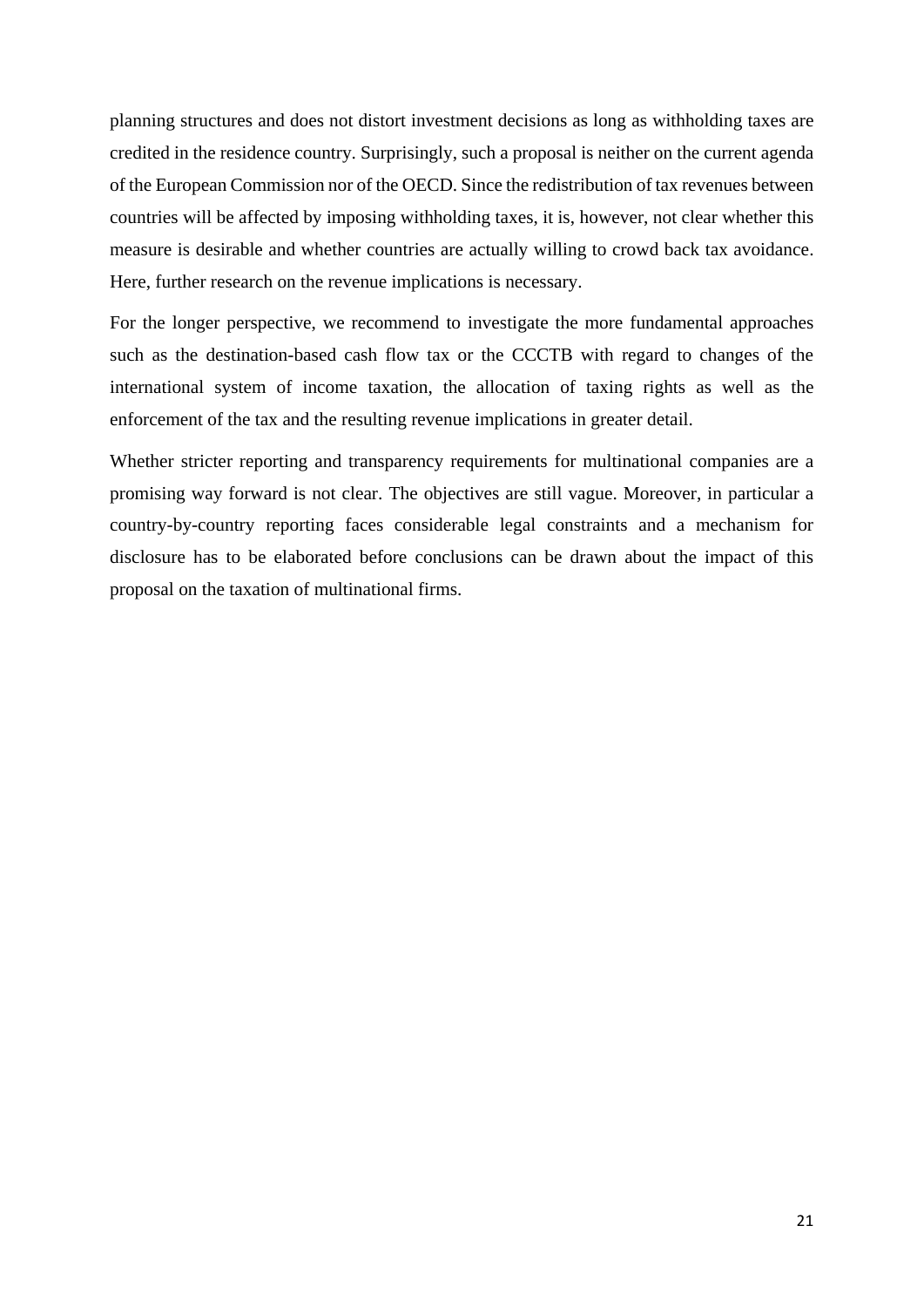#### **References**

- Altshuler, R./Grubert, H. (2010), Formula Apportionment: Is it Better than the Current System and are there Better Alternatives?, *National Tax Journal*, pp. 1145-1184.
- Auerbach, A.J./Devereux, M.P./Simpson, H. (2010), Taxing corporate income, in: Mirrlees, J.A. et al. (eds.), *Dimensions of Tax Design: The Mirrlees Review*, Oxford, pp. 837-893.
- Avi-Yonah, R.S./Clausing, K.A./Durst, M.C. (2009), Allocating Business Profits for Tax Purposes: A Proposal to Adopt a Formulary Profit Split, *Florida Tax Review*, pp. 497- 553.
- Bond, S.R./Devereux, M.P. (2002), *Cash Flow Taxes in an Open Economy*, CEPR Discussion Paper No. 3401.
- Brunsden, J. (2013), *EU Seeks Country-by-Country Tax Disclosure for Large Companies*, available online from http://www.bloomberg.com/news/2013-05-23/eu-seeks-countryby-country-tax-disclosure-for-large-companies.html.
- Clausing, K.A. (2003), Tax-motivated transfer pricing and US intrafirm trade prices, *Journal of Public Economics*, pp. 2207-2223.
- Collin, P./Colin, N. (2013), *Task Force on Taxation of the Digital Economy*, Report to the Minister for the Economy and Finance, the Minister for Industrial Recovery, the Minister Delegate for the Budget and the Minister Delegate for Small and Medium-Sized Enterprises, Innovation and the Digital Economy, available online from http://www.hldataprotection.com/files/2013/06/Taxation\_Digital\_Economy.pdf.
- De Mooij, R.A./Ederveen, S. (2003), Taxation and Foreign Direct Investment: A Synthesis of Empirical Research, *International Tax and Public Finance*, pp. 673-693.
- Desai, M.A./Foley, C.F./Hines, J.R. (2004), A Multinational Perspective on Capital Structure Choice and Internal Capital Markets, *The Journal of Finance*, pp. 2451-2487.
- Desai, M.A./Foley, C.F./Hines, J.R. (2006), The demand for tax haven operations, *Journal of Public Economics*, pp. 513-531.
- Devereux, M.P. (2004), Debating Proposed Reforms of the Taxation of Corporate Income in the European Union, *International Tax and Public Finance*, pp. 71-89.
- Dharmapala, D./Riedel, N. (2013), Earnings shocks and tax-motivated income-shifting: Evidence from European multinationals, *Journal of Public Economics*, pp. 95-107.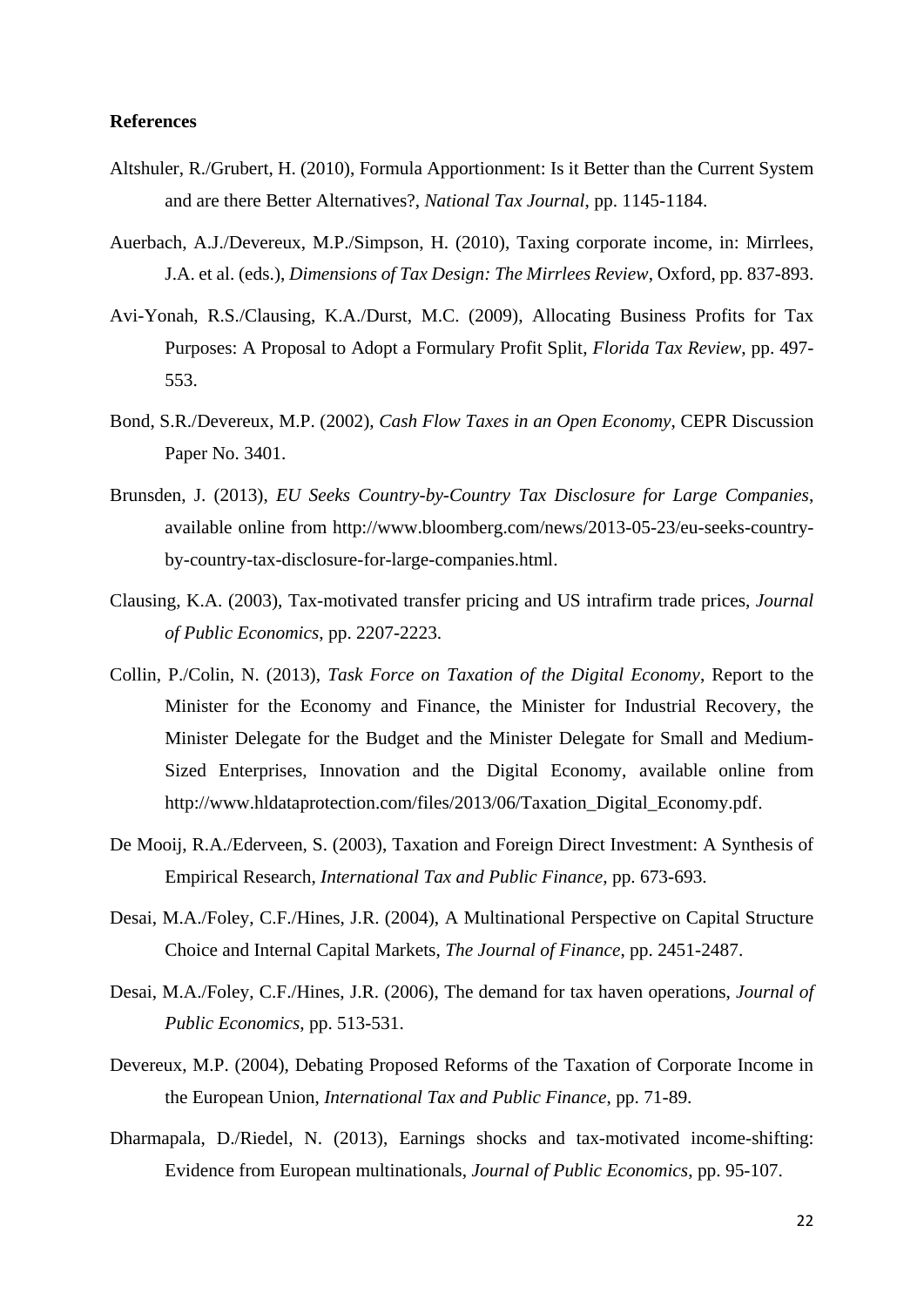- Dischinger, M./Riedel, N. (2011), Corporate taxes and the location of intangible assets within multinational firms, *Journal of Public Economics*, pp. 691-707.
- Egger, P./Eggert, W./Winner, H. (2010), Saving taxes through foreign plant ownership, *Journal of International Economics*, pp. 99-108.
- European Commission (2011), *Proposal for a Council Directive on a Common Consolidated Corporate Tax Base (CCCTB)*, COM(2011) 121/4, Brussels.
- European Commission (2012a), *Communication from the Commission to the European Parliament and the Council - An Action Plan to strengthen the fight against tax fraud and tax evasion,* COM(2012) 722, Brussels.
- European Commission (2012b), *Commission Recommendation of 6.12.2012 regarding measures intended to encourage third countries to apply minimum standards of good governance in tax matters*, C(2012) 8805, Brussels.
- European Commission (2012c), *Commission Recommendation of 6.12.2012 on aggressive tax planning*, C(2012) 8806, Brussels.
- European Communities (1998), Conclusions of the ECOFIN Council meeting on 1 December 1997 concerning taxation policy, *Official Journal of the European Communities 98/C 2/01*, Brussels.
- European Council (2013), *22 May 2013 Conclusions*, EUCO 75/1/13, Brussels.
- Feld, L./Heckemeyer, J.H. (2011), FDI and Taxation: A Meta-Study, *Journal of Economic Surveys,* pp. 233-272.
- Fraktionen SPD und BÜNDNIS 90/DIE GRÜNEN (2013), *BT-Drs. 17/13717*, available online from http://dip21.bundestag.de/dip21/btd/17/137/1713717.pdf.
- Fuest, C./Riedel, N. (2010), *Tax Evasion and Tax Avoidance in Developing Countries: The Role of International Profit Shifting,* Oxford University Centre for Business Taxation Working Paper 10/12.
- Fuest, C./Hebous, S./Riedel, N. (2011), International debt shifting and multinational firms in developing economies, *Economics Letters*, pp. 135-138.
- Grubert, H. (2003), Intangible Income, Intercompany Transactions, Income Shifting, and the Choice of Location, *National Tax Journal*, pp. 221-242.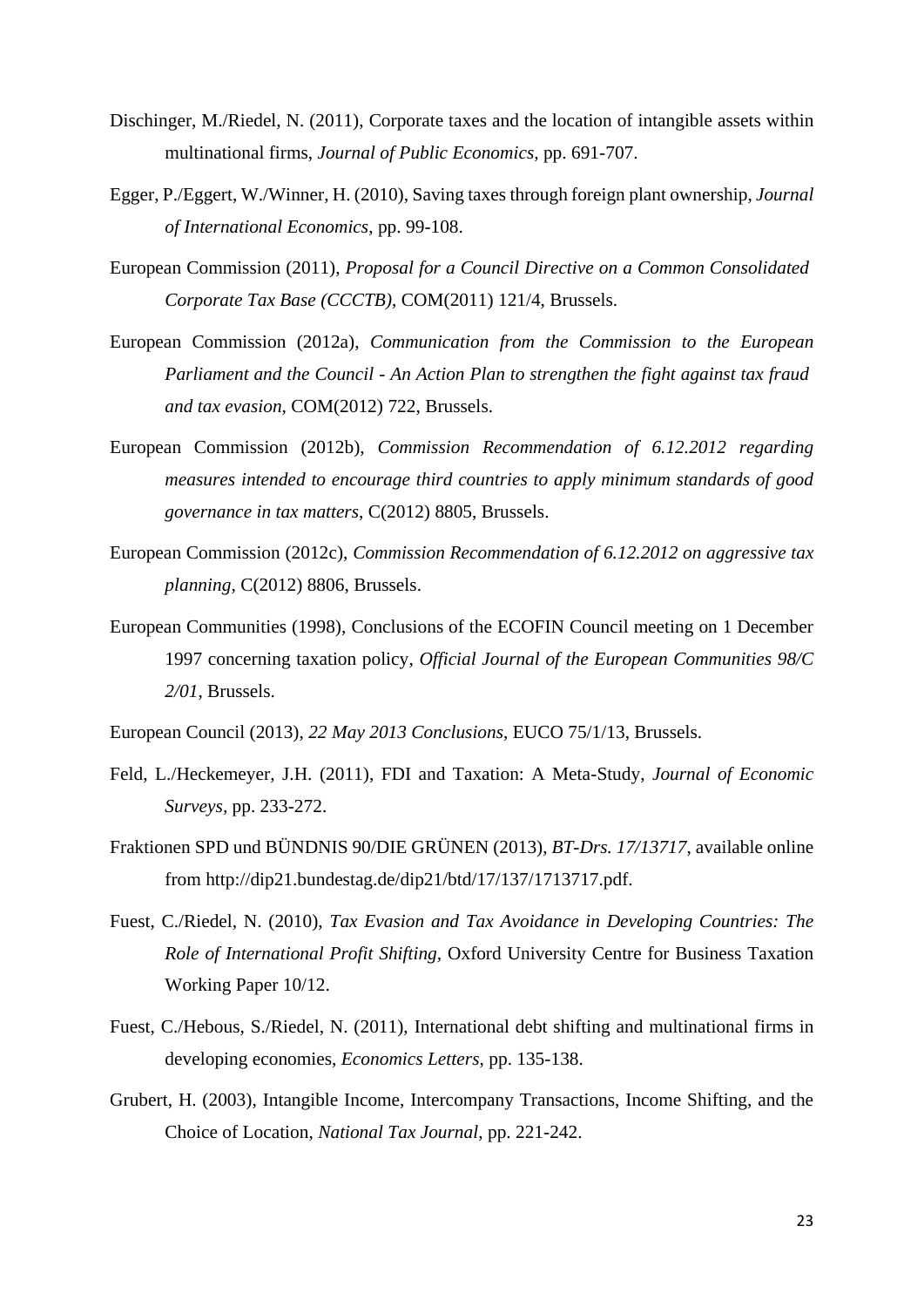- Grubert, H./Mutti, J. (1991), Taxes, Tariffs and Transfer Pricing in Multinational Corporate Decision Making, *The Review of Economics and Statistics*, pp. 285-293.
- Heckemeyer, J.H./Overesch, M. (2013), *Multinationals' Profit Response to Tax Differentials: Effect Size and Shifting Channels*, ZEW-Discussion Paper No. 13-045.
- Hines, J.R. (2010), Income misattribution under formula apportionment, *European Economic Review*, pp. 108-120.
- Hines, J.R./Rice, E.M. (1994), Fiscal Paradise: Foreign Tax Havens and American Business, *The Quarterly Journal of Economics*, pp. 149-182.
- HM Revenue & Customs (2013), *Disclosure of tax avoidance schemes*, available online from http://www.hmrc.gov.uk/aiu/summary-disclosure-rules.htm.
- House of Commons (2012), *Committee of Public Accounts, HM Revenue and Customs: Annual Report and Accounts 2011-12, Nineteenth Report of Session 2012-13*, Ev 39, available online from [http://www.publications.parliament.uk/pa/cm201213/cms](http://www.publications.parliament.uk/pa/cm201213/cmselect/cmpubacc/716/716.pdf) [elect/cmpubacc/716/716.pdf.](http://www.publications.parliament.uk/pa/cm201213/cmselect/cmpubacc/716/716.pdf)
- Huizinga, H.P./Laeven, L. (2008), International profit shifting within multinationals: A multicountry perspective, *Journal of Public Economics*, pp. 1164-1182.
- Karkinsky, T./Riedel, N. (2012), Corporate taxation and the choice of patent location within multinational firms, *Journal of International Economics*, pp. 176-185.
- Kleinbard, E.D. (2011a), Stateless Income, *Florida Tax Review*, pp. 699-774.
- Kleinbard, E.D. (2011b), The Lessons of Stateless Income, *Tax Law Review*, pp. 99-172.
- Kleinbard, E.D. (2013), Through a Latte, Darkly: Starbucks's Stateless Income Planning, *Tax Notes*, pp. 1515-1535.
- Lodin, S.-O. (2011), Intragroup Lending in Sweden A Vehicle for International Tax Arbitrage, *Tax Notes International,* pp. 177-180.
- Mirrlees, J.A. et al. (eds.) (2010), *Dimensions of Tax Design: The Mirrlees Review*, Oxford.
- Morse, S.C. (2010), Revisiting Global Formulary Apportionment, *Virginia Tax Review*, pp. 593-644.
- Murphy, R. (2008), *The Missing Billions - the UK Tax Gap*, Touchstone Pamphlet No. 1, available online from [http://www.tuc.org.uk/touchstone/Missingbillions/1missingbillio](http://www.tuc.org.uk/touchstone/Missingbillions/1missingbillions.pdf) [ns.pdf.](http://www.tuc.org.uk/touchstone/Missingbillions/1missingbillions.pdf)